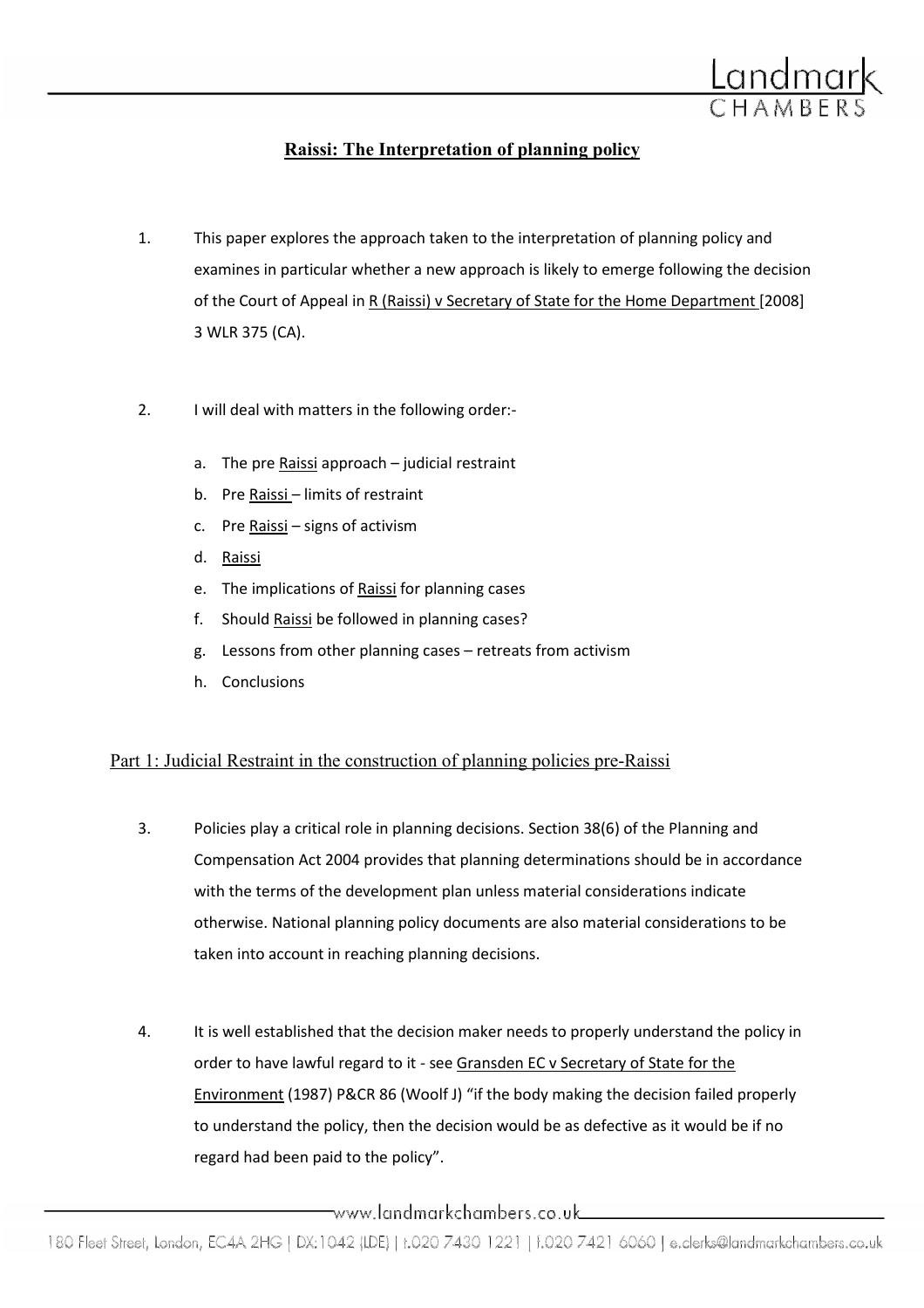

- 5. However, the basic requirement to understand the policy begs the question of how the courts will decide whether or not the content of a policy has been misunderstood.
- 6. Historically there has been a debate between 2 types of approach to the interpretation of policies:
	- a. The first strand, expressed for example in HJM Caterers Ltd v Secretary of State for the Environment [1993] JPL 958, held that the effect of a development plan was a matter of construction of law.
	- b. The second strand, expressed in Northavon District Council v Secretary of State for the Environment [1993] JPL 761 was that the meaning of policies was a matter of fact and degree. The issue in Northavon concerned the meaning of the expression 'institutions standing in extensive grounds', and the reasoning of Auld J (at 763) was as follows:

"The words spoke for themselves and were not readily susceptible to precise legal definition. Whether a proposed development met the description was in most cases likely to be a matter of fact or degree and planning judgment"

- 7. This second strand has come to be preferred as the established approach in planning cases.
- 8. In R v Derbyshire CC ex parte Woods [1997] JPL 958 the Court of Appeal held:
	- a. It is for the court to determine as a matter of law what the words are capable of meaning
	- b. If in all the circumstances the wording of the relevant policy document is properly capable of more than one meaning and the planning authority adopts and applies a meaning which it is capable as a matter of law of bearing, then they will not have

\_www.landmarkchambers.co.uk\_\_\_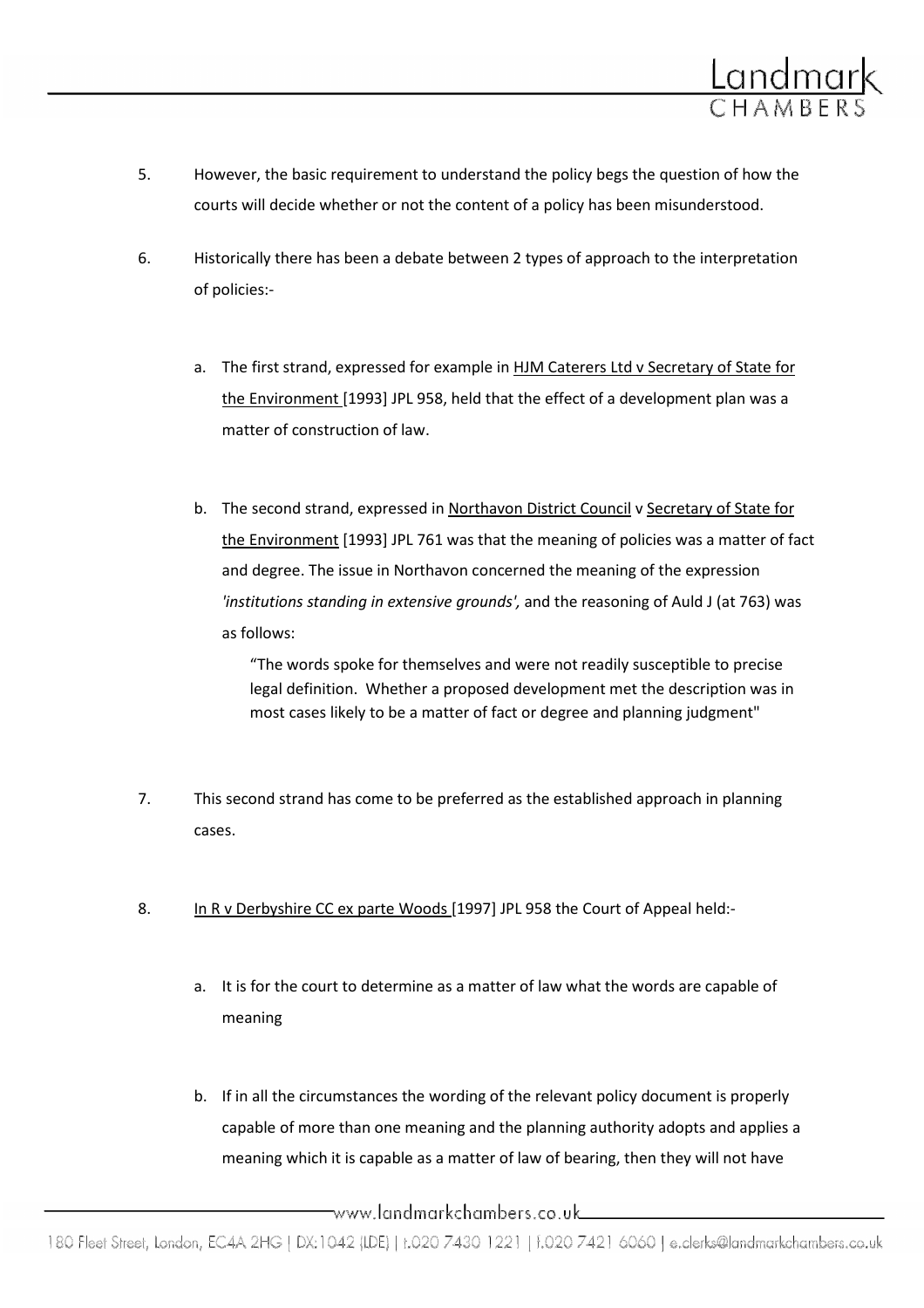

gone wrong in law. A court will intervene only if the judgment on the meaning was demonstrated to be perverse or otherwise bad in law.

- c. If the decision maker attaches a meaning to the words they are not properly capable of bearing, he will have made an error of law and will have failed properly to understand the policy.
- 9. The rationale for this approach has been articulated in the following terms by George Bartlett QC sitting as a Deputy Judge in Virgin Cinema Properties Limited v Secretary of State [1998] PLR 24:

"Since a planning policy does not confer rights or impose duties that are legally enforceable I cannot seen that it could ever be a matter for the court to determine its meaning as a matter of law for the purpose of deciding an issue arising from the making of a planning application. …..A conclusion on the meaning of a planning policy [in contrast to the meaning of a statute or planning permission] is a matter for the decision maker in the case. On review the role of the court, in my judgment, is to say whether the decision maker has attributed to it or, in forming his conclusion, has taken into account irrelevant matters or disregarded matters that were relevant. The court thus determines the ambit of reasonableness which is a matter of law".

- 10. George Bartlett QC in Virgin went on to contrast cases where the issue is simply the meaning of ordinary words in which case he indicated that the ambit of reasonableness may be narrow or nil and "policies which may require for their interpretation an understanding of the thinking and purposes that underlie them. In such cases the expertise of the decision maker will play an important part, and the ambit of reasonableness will be determined taking this into account. The court will also be concerned to see that the decision-maker, in interpreting the policy, has taken relevant matters into account and has disregarded irrelevant matters".
- 11. In practice, in planning cases the prevailing approach in applying ex parte Woods has been that the meaning of planning policies is a matter for the decision maker and the court will adopt a non-interventionalist approach implicitly categorising the type of case as being one where the expertise of the decision maker plays a role in the interpretation of the policy. See Wandsworth London Borough Council v Secretary of State for Transport, Local Government and Regions, 19th February 2003, [2003] EWCA Civ 142 in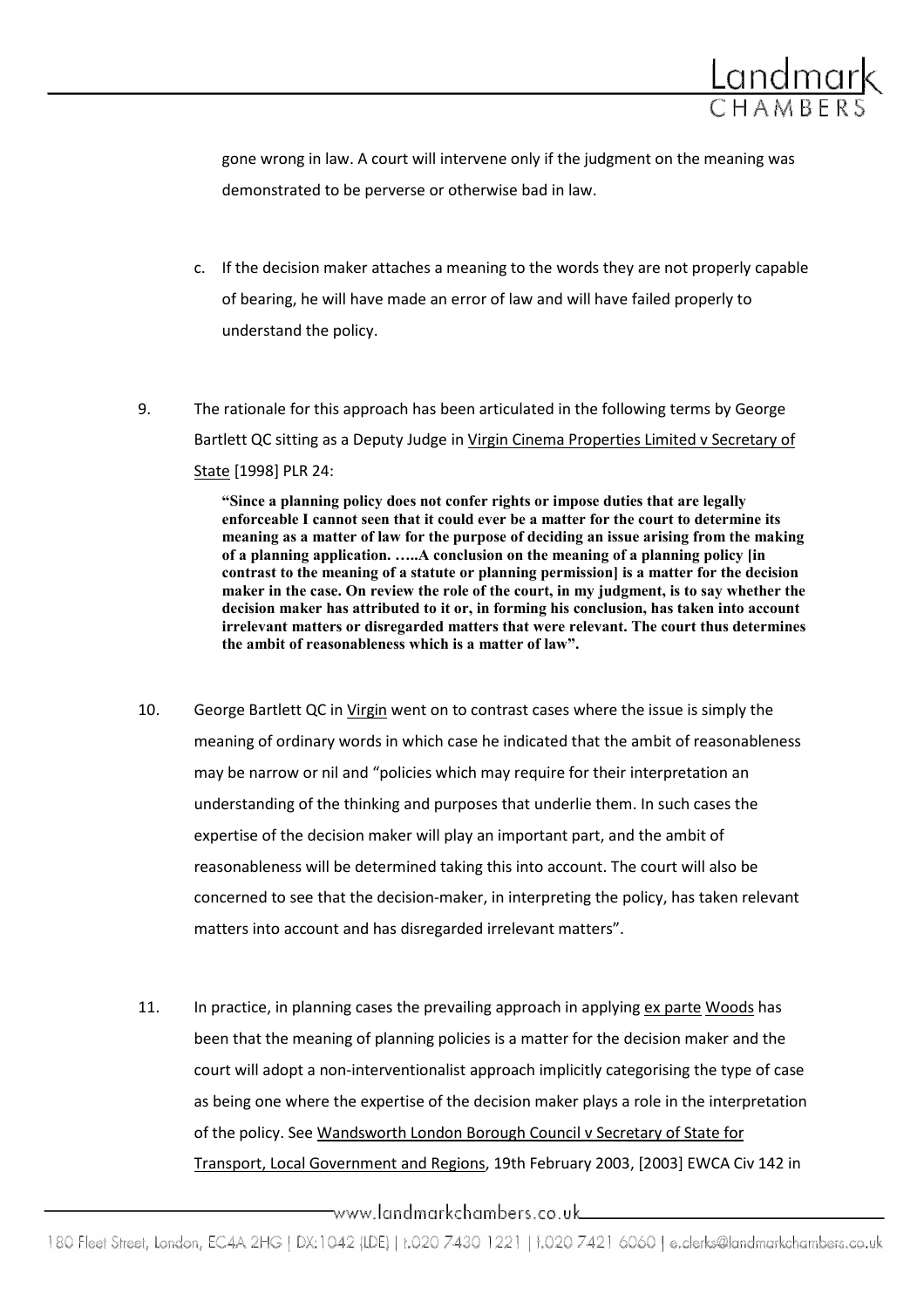

which the Court of Appeal approved of and adopted the ex pare Woods approach, the observations of Ouseley J in R v Oxford City Council ex parte J A Pye (Oxford) Ltd [2002] 2 P&CR 568, [2001] EWHC Admin 870 at page 581; and of Keene J in R v Secretary of State for Environment, Transport and Regions ex parte Tesco Stores Limited (19th October 2000) at paragraphs 27 and 28 and R v Leominster DC, ex parte Pothercary [1997] 3 PLR 91 at 100F "In many cases the relevant policies will contain within themselves value judgments upon which reasonable persons may differ".

12. This is perhaps reflective of the fact that planning policies are typically expressed in broad terms. In Mid-Bedfordshire DC v Secretary of State for the Environment [1984] JPL 623, McCullough J had observed:

> "These circulars were intended to provide local authorities with general guidance. Their paragraphs are to be read with common sense. Words are to be given their ordinary meaning and the sense and purpose of the paragraph as a while, and indeed the circular as a whole, is of greater importance than any individual phrase or sentence contained in it".

### Part 2: Pre-Raissi Limits on the Restrictive Approach

- 13. In R(Cranage District Council) v First Secretary of State (2005) 2 P&CR 23 [2004] EWHC 2949 (Admin) Davis J applied ex p Woods but in doing so, he was somewhat sceptical about what he perceived to be the over reliance on the ex p Woods approach which, it seems, went against his instincts. As such he considered the relevant case law in some detail and articulated a reasoned explanation for the relatively non-interventionalist approach but also articulated his views as to the limits of ex p Woods.
- 14. So far as the rational for the prevailing approach is concerned Davis J stated (at paragraph 49):
	- 49. There are in fact pragmatic reasons for this being the approach to be adopted in this particular planning context: which approach by no means of course mirrors the approach ordinarily otherwise adopted by the courts in other civil contexts: for

\_www.landmarkchambers.co.uk\_\_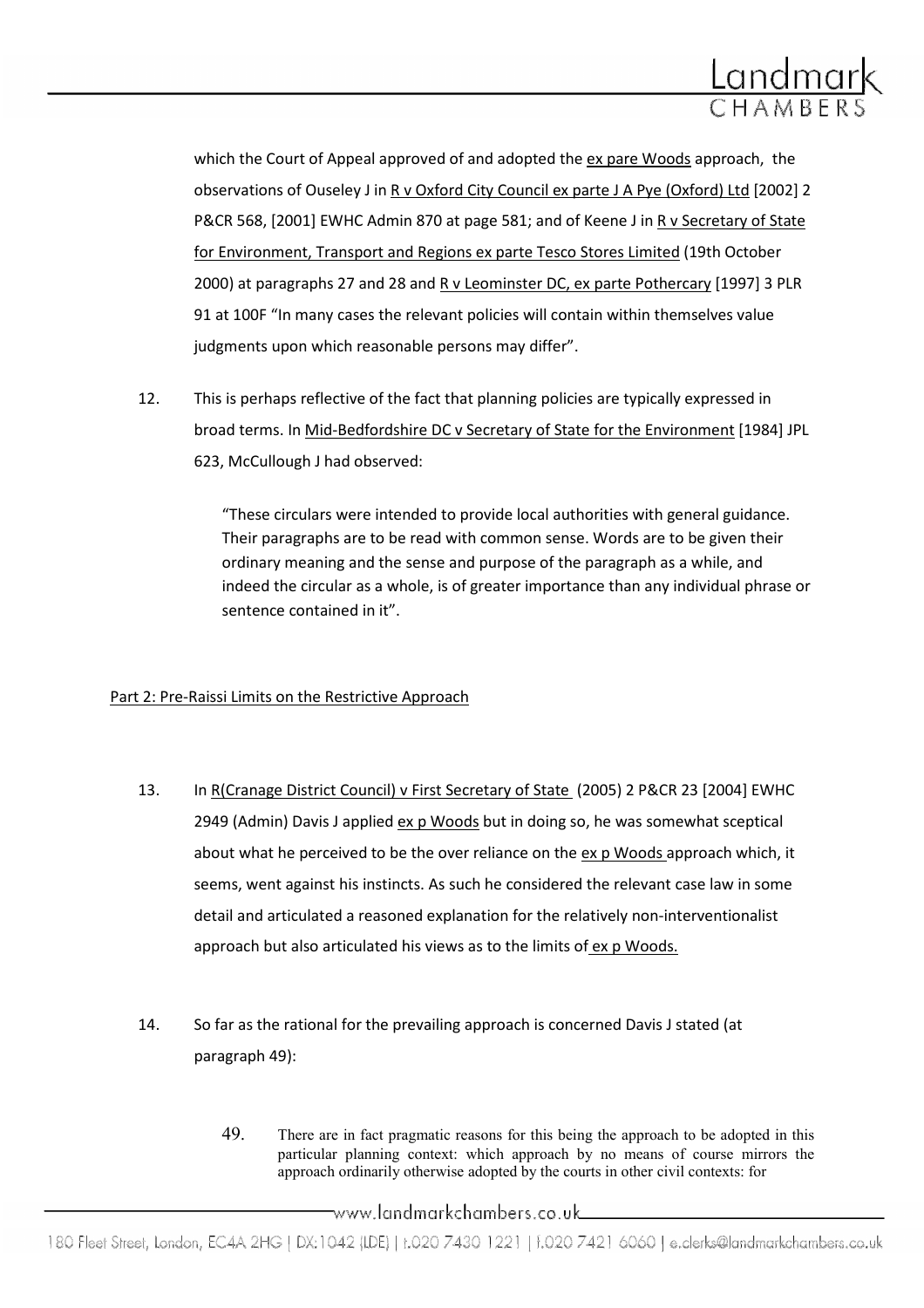

example, interpretation of statutory instruments or of commercial contracts. For one thing, in the planning field policies and development plans of this kind are commonly drafted by planners for planners and often are very loosely drafted. They are not, putting it broadly, intended to be legally binding documents in the strict sense. For another, the relevant phrases used will often be hardly sensible of bearing a strict hard edged interpretative approach and resort will be needed to elements of value judgment: for example, "institutions standing in extensive grounds" (the Northavon case) or "existing town centre" (the Wandsworth case). Thus, the ex parte Woods approach can in fact be operated, as [Counsel for the Secretary of State] observed, so as to reduce the potentiality for legal disputes.

#### 15. So far as the limits of the approach are concerned, he stated (at paragraph 50):

50. All the same, I would, speaking for myself, sound a note of caution. The courts must be wary of an approach whereby decision makers can live in the planning world of Humpty Dumpty, making a particular planning policy mean whatever the decision maker decides that it should mean. I make the following observations.

(1) First, it is plain that ex parte Woods does not sanction such an approach. As Brooke LJ makes clear, the court will need to assess, as a preliminary matter, whether the interpretation propounded by the decision maker is one that the words used are in law properly capable of bearing.

(2) Second, and following on from that, if, in any particular planning case, one meaning is, on any viewpoint, highly probable but a counter meaning is advanced on behalf of the decision maker which can at best justify no epithet better than "tenuous", that, I apprehend, is not likely in the ordinary case to avail the decision maker; and in such a context the parties should not be surprised if the courts choose to adopt a robust approach. As stated by Mr George Bartlett QC (sitting as a deputy judge of the High Court) in Virgin Cinema Properties Limited v Secretary of State for the Environment [1998] PLCR 1 at page 8, there may be instances, on a point of interpretation in a relevant planning context, where the ambit of reasonableness is narrow or even nil.

(3) Third, there may be instances where, even if the words of the policy taken on their own prima facie support the interpretation of the decision maker, consideration of the purpose and underlying objective of the policy in question may show that such linguistic interpretation simply will not accurately represent the true policy: see Petter and Harris v Secretary of State for Environment, Transport and the Regions [2000] 79 P&CR 214 as an example of that.

(4) Fourth, decision makers will of course need to bear in mind that the adoption of a particular interpretation of a policy in a development plan in a particular case will make it difficult, at all events in the absence of convincing explanation, for them to adopt a different interpretation in another case without attracting a challenge on the ground of arbitrariness or collateral purpose or the like.

16. Prior to Raissi the position was that the ex p Woods approach was firmly established as the prevailing approach albeit that in Cranage Davis J had stressed that there were limits to the leniency of the approach.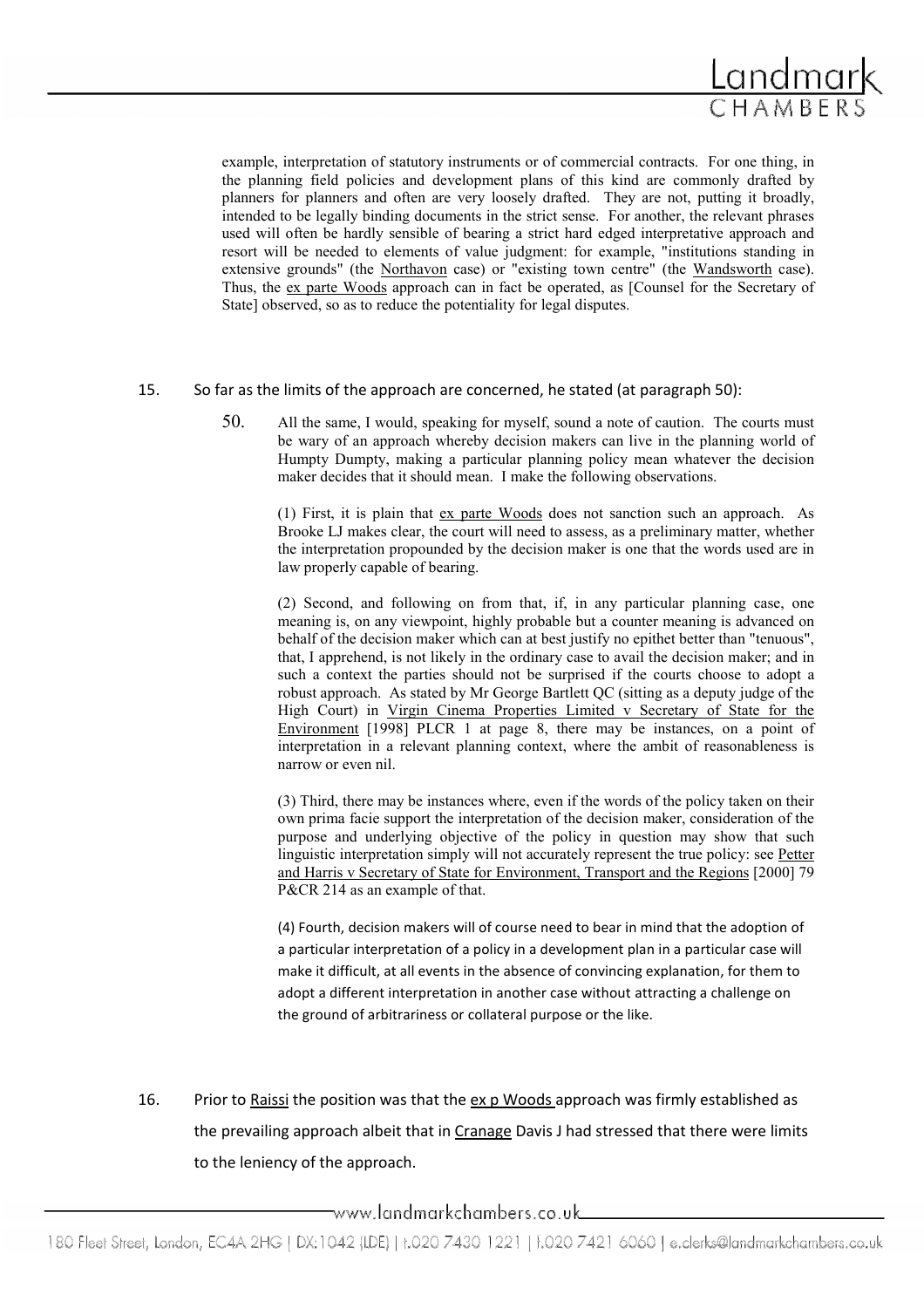

#### Part 3: Judicial Activism and the interpretation of policy

- 17. The analytical correctness of the prevailing approach of letting the decision maker determine the meaning of a policy subject to limited control from the courts has been doubted in a number of cases.
- 18. In the planning context Sedley LJ (giving the judgment of the Court observed) in First Secretary of State v Sainsbury's Supermarkets Ltd [2005] EWCA Civ 520 (at paragraph 16) as follows:

"The interpretation of policy is not a matter for the Secretary of State. What a policy means it says. Except in the occasional case where a policy has been ambiguously or un-clearly expressed so that its maker has to amplify rather than interpret it, ministers are not entitled to thwart legitimate expectation by putting a strained or unconventional meaning on it. But what Ministers do have the power and obligation to do…is apply their policy from case to case , keeping in balance the countervailing principles a) that a policy is not a rule but a guide and b) that like cases ought to be treated alike".

- 19. Those observations sounded unusual in a planning context but echoed the prevailing approach to policy in other areas of law particularly where the protection of legitimate expectations are concerned. Example of steps in the development of this line of authority (outside of the planning context) are:
	- a. In R v Secretary of State for the Home Department ex parte Kumar [1996] Imm AR 190 at 193: Sedley J mentioned without deciding the point: "a publicly stated policy of this kind creates a legitimate expectation in those affected, and it is arguable that the construction of the policy is for the court and not the decision maker".
	- b. R v MAFF ex parte Hamble (Offshore) Fisheries Ltd [1995] 2 All ER 714 in which Sedley J laid the ground work for the jurisdiction of a wider doctrine of legitimate expectation and rejected the proposition even though it had not been challenged in

www.landmarkchambers.co.uk\_\_\_\_\_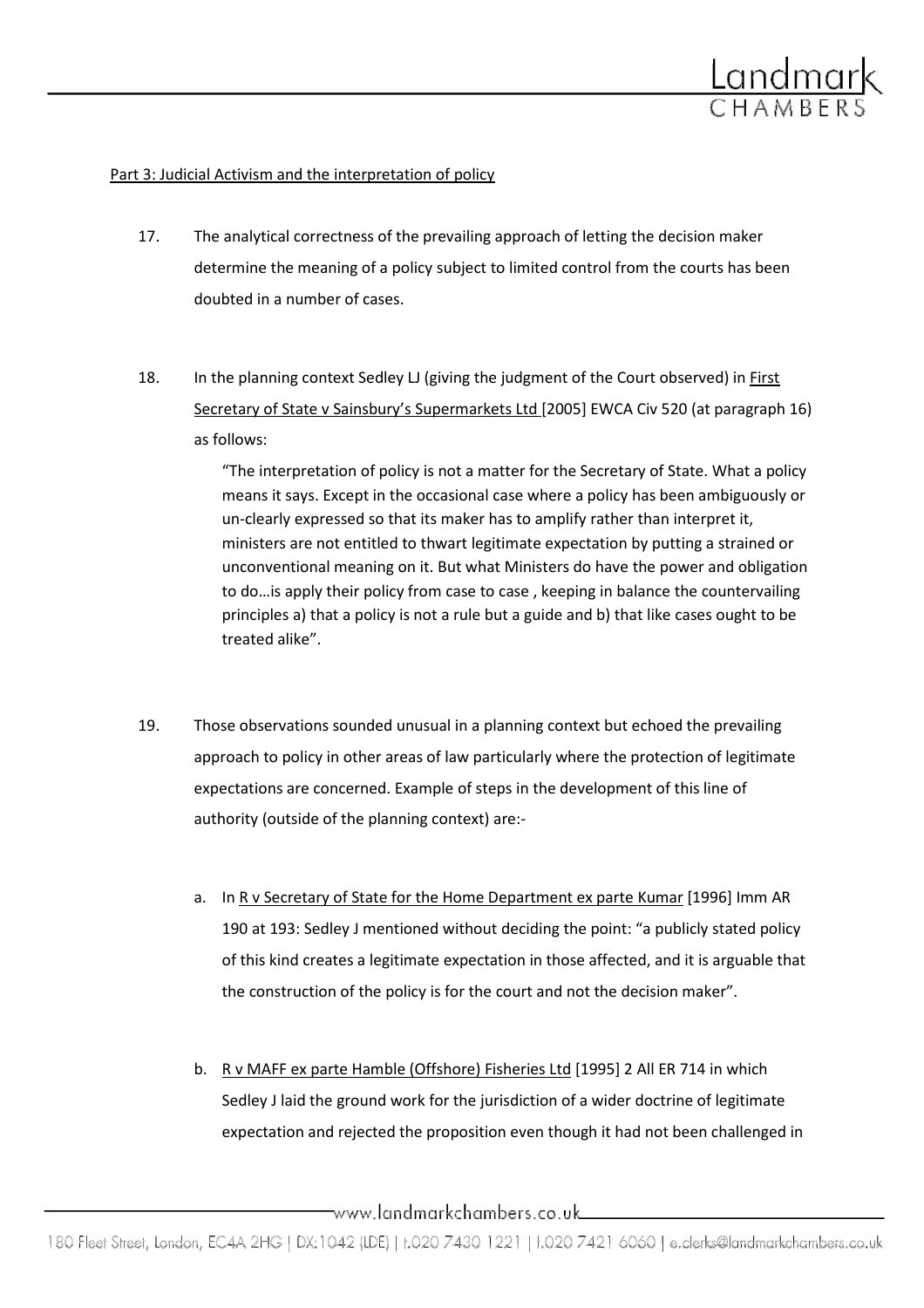

argument) that a decision maker could give evidence as to the meaning of his own policy (see 732 h).

- c. In R v Secretary of State for the Home Department ex parte Urmaza (unreported, transcript 11 July 1996 available on casetrack) Sedley J stated "There is a coherent line of authority, therefore, to the broad effect that a policy means what it says, and that its meaning can ordinarily be established by the court and the decision maker held to it". Sedley J particularly stressed the link between the interpretation of policies and the enforcement of legitimate expectations.
- d. As is clear from the judgment of the Court of Appeal in the seminal case of R v East Devon HA, ex parte Coughlan [2001] QB 213 at paragraph 79 the development of the doctrine of legitimate expectation has its routes in the basic proposition that "government departments should be expected to honour their statements of policy or intention or else treat the citizen to the fullest personal consideration".
- e. In Re McFarland [2004] 1 WLR 1289 at paragraph 24 Lord Steyn observed in his dissenting judgment that ministerial statements were :

"an important source of individual rights and corresponding duties. In a fair and effective public law system such policy statements must be interpreted objectively in accordance with the language used by the minister…That question, like all questions of interpretation is one of law. And on such a question of law it necessarily follows that the court does not defer to the minister: the court is bound to decide such a question for itself, paying, of course close attention to the reasons advanced for the competing interpretations. That is not to say that policy statements must be constructed like primary or subordinate legislation. It seems sensible that a broader and wholly untechnical approach should prevail".

f. As such in the context of the developing jurisdiction of legitimate expectations and in particular in the immigration context where rights often turn on the contents of policy or circulars, the Court has been much more interventionalist in determining the meaning and content of a policy -which is the first stage of analysis when dealing with legitimate expectation argument. An example is the approach of Stanley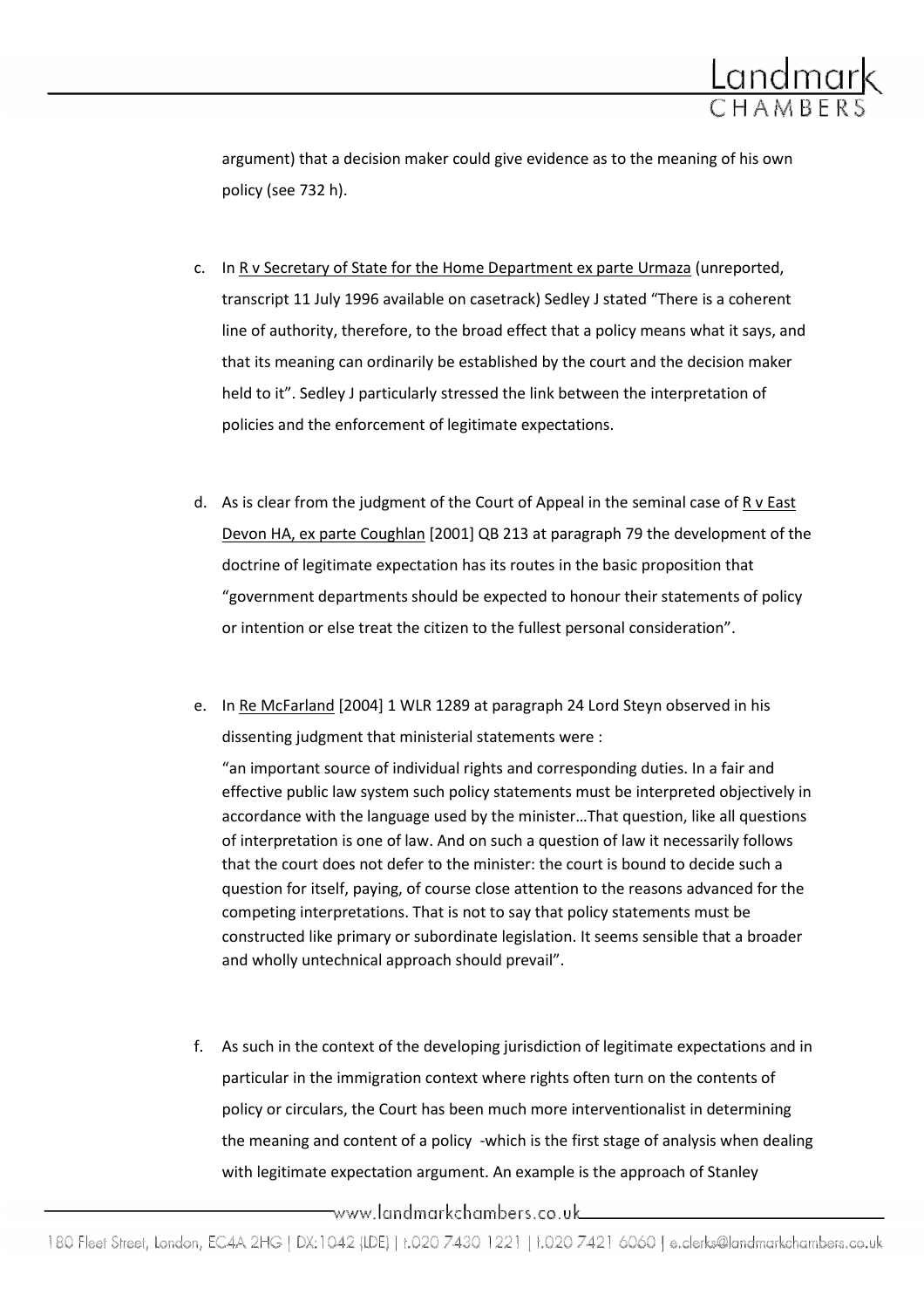

Burnton J in R(Nadarajah) v Secretary of State for the Home Department [2002] EWHC 2595 (Admin) at paragraphs 21-26 in which he concluded that the meaning of "asylum seeker" upon which the Secretary of State had relied was neither the ordinary nor a reasonable meaning of the words. Although couched in terms of determining what the reasonable meaning of the policy is this decision is indicative of a more interventionalist approach to the meaning of policies in a context where rights flow from the proper understanding of the policy. This aspect of the case did not feature when the case went to the Court of Appeal. However, the Court of Appeal in Nadarajah [2005] EWCA Civ 1363 . emphasised in the judgment of Laws LJ that the doctrine of legitimate expectation was rooted in the requirement of good administration that "public bodies ought to deal straightforwardly and consistently with the public". It is easy to see the interpretation by the court of what the policy means as a key stating point of this analysis.

g. R v Director of Passenger Rail Franchising ex parte Save Our Railways [1996] CLC 589 in which the Court of Appeal held that the Director had not acted in accordance with the directions of the Secretary of State. Sir Thomas Bingham MR (for the Court of Appeal stated): "There is no reason to doubt that "instructions and guidance" bear their ordinary meaning" (579H) and at 601D "the objectives, instructions and guidance define and circumscribe the franchising director's statutory duty. The court accordingly cannot, in case of dispute, abdicate its responsibility to give the document its proper meaning. It means what it means, not what anyone – the franchising director, Secretary of State or member of the public – would like it to mean".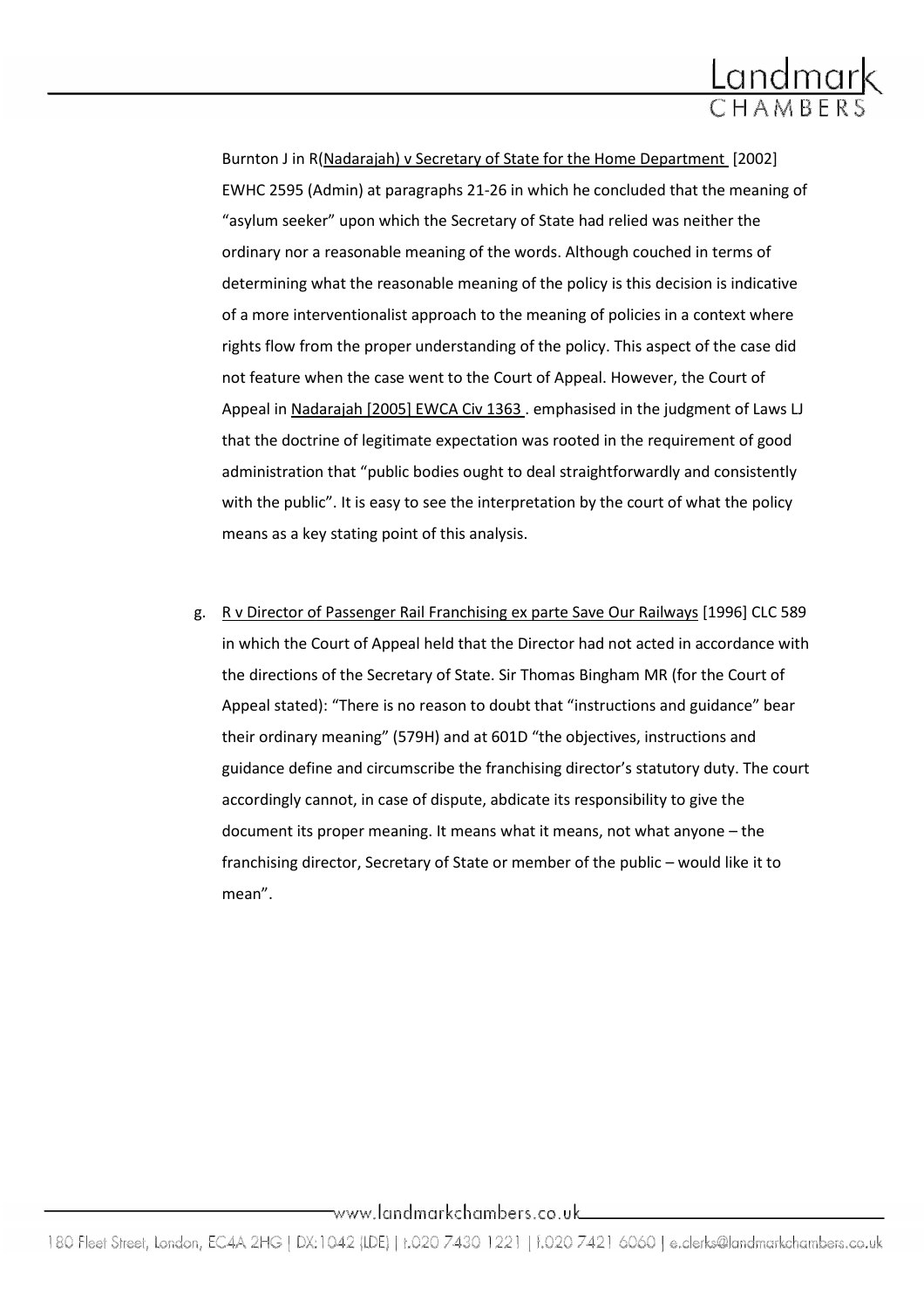## Part 4: Raissi



- 21. On first impressions, Raissi is a long way away from typical planning cases.
- 22. At issue was the interpretation of an ex gratia scheme for the payment of compensation to persons detained in custody following a wrongful conviction or charge.
- 23. The claimant was subject to extradition proceedings instigated by the US government based on a minor holding charge. This facilitated his detention pending against a background of unsubstantiated allegations of his involvement in the September  $11<sup>th</sup>$ bombings in respect of which there was no evidence.
- 24. At issue in the judicial review proceedings was whether the Claimant was entitled to compensation under the ex gratia claim for his wrongful detention. The Home Secretary contended that the scheme did not apply to extradition proceedings.
- 25. The Court of Appeal held that the test to be applied in interpreting a ministerial policy statement (as to the ambit of the ex gratia scheme) was to ask what a reasonable and literate person's understanding of it would be, and not whether the meaning attributed by the minister to the meaning of the words of the policy was a reasonable one.
- 26. Applying that test, the Court of Appeal held that having regard to the self-evident purpose of the scheme to compensate those who spent a period in custody resulting from a serious default on the part of the public authority that the scheme encompassed detention resulting from such default following a wrongful conviction or charge in extradition proceedings as well as domestic criminal proceedings.
- 27. The interest for present purposes lies in the reasoning of the Court of Appeal in the adoption of the above approach to the interpretation of the scope of the ex gratia compensation scheme.
- 28. The Court of Appeal considered how "policy statements such as this ex gratia scheme" should be interpreted. It set out the approach derived from R v Criminal Injuries Compensation Board, ex parte Webb [1987] QB 74 at 78 which was to decide what a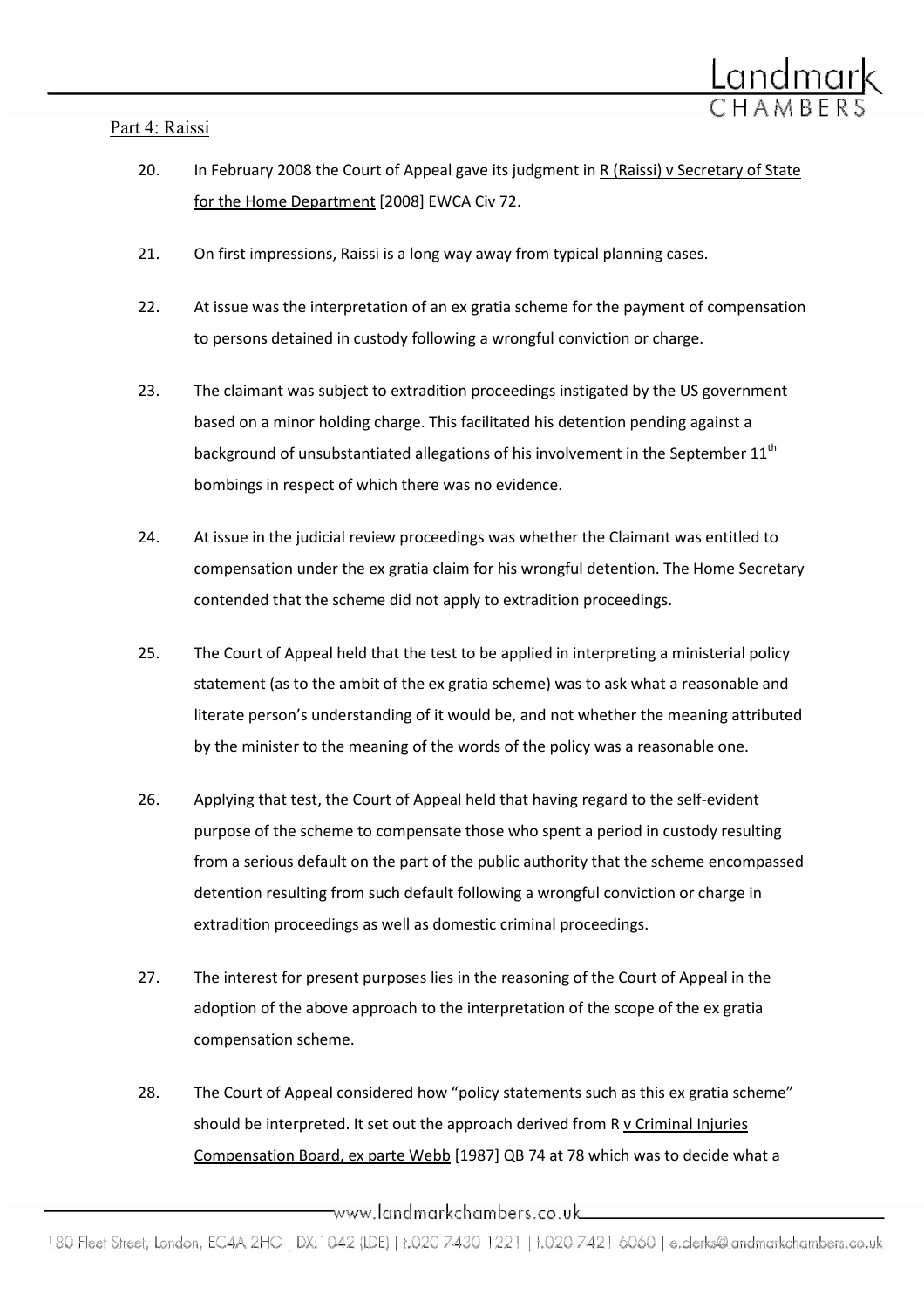

reasonable and literate person's understanding of the circumstances in which he could under the scheme is paid compensation.

- 29. In Raissi, the Home Secretary's submission was that ex parte Webb was no longer the right approach and instead the correct approach was that it was for the minister to decide to what his policy applies and what his policy means and provided that the interpretation is one to which a reasonable minister could reach then that interpretation will be upheld by the courts. That submission had been accepted by the Divisional Court in Raissi who had cited ex parte Woods as an authority in support of the contention (see paragraphs 110 and 111 of the Court of Appeal's judgment).
- 30. In paragraphs 118-120 the Court of Appeal referred to the "range of different approaches" which had been taken in cases as to the interpretation of ministerial policy statements. These specifically referred to planning cases in the following terms:
	- a. At paragraph 119 "....in planning cases... the courts have in the past tended to ask only whether the meaning attributed to the words of the policy was a reasonable one....."
	- b. Paragraph 120 "Even in planning cases the courts approach is not unanimous ... [it then set out paragraph 16 of the Court of Appeal's judgment in First Secretary of State v Sainsbury's Supermarket [2005] EWCA Civ 520 – see paragraph 18 above]"
- 31. In Raissi, the Court of Appeal concluded:

At paragraph 122:

"We have some difficulty with the reasonable meaning approach. One presumes that, if the minister has applied a meaning to some part of the policy, then the minister, without announcing any change in the policy, could not in a later case adopt another meaning, arguing that both meanings are reasonable and it is up to him or her to choose which meaning to use in any particular case. If that is right, then the reasonable meaning approach would only benefit the minister when interpreting the meaning of a particular part of the policy for the first time."

### At paragraph 123-4

www.landmarkchambers.co.uk\_\_\_\_\_\_\_\_\_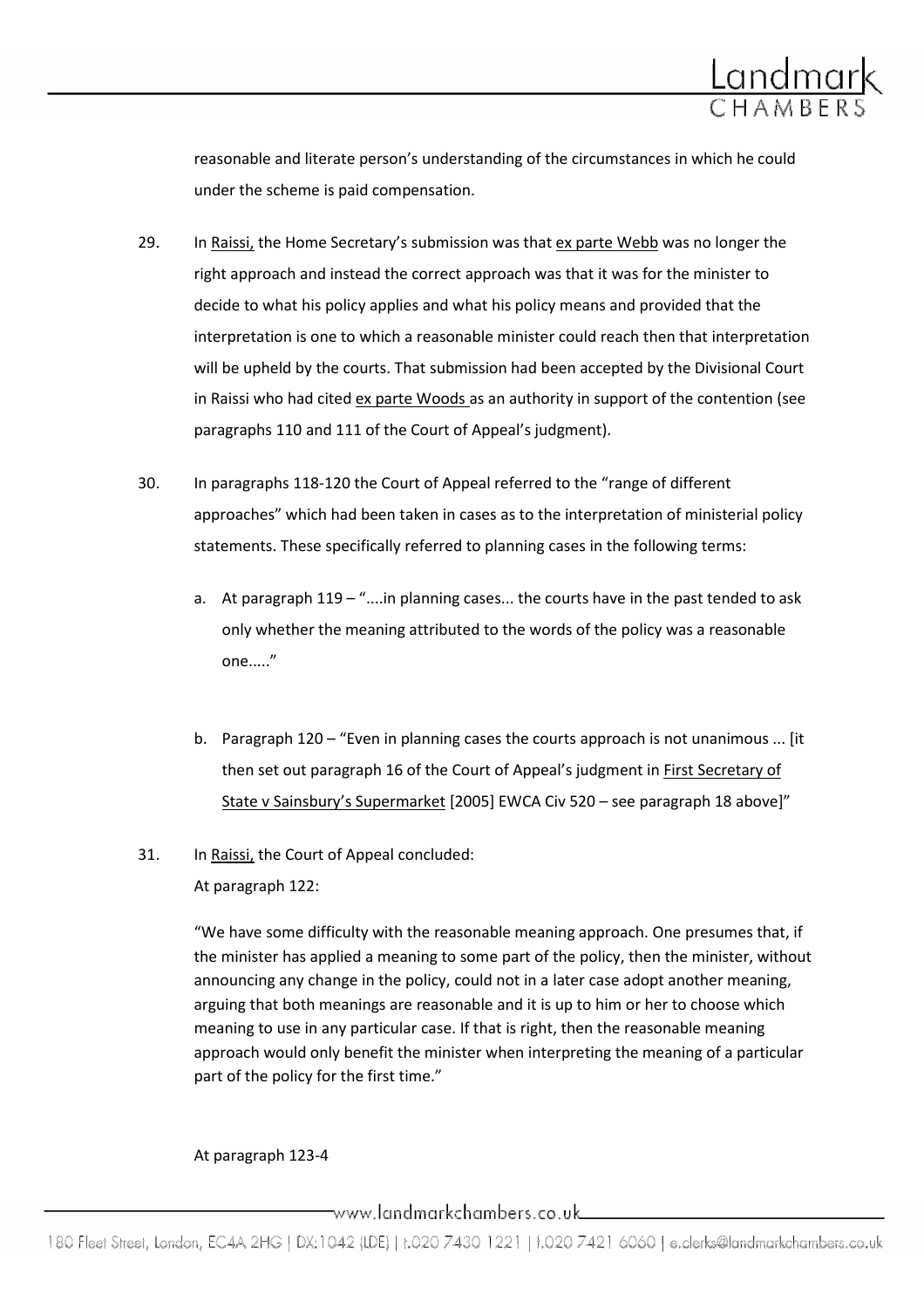

"We have reached the conclusion that In re McFarland [2004] 1 WLR 1289 does not prevent this court from deciding what the policy means. To that extent we disagree with the Divisional Court. We shall use the Ex p Webb [1987] QB 74 text, whilst accepting that it could be worded in a more modern way.

What does the scheme mean? What was its purpose and scope? Who was the minister intending to compensate? We have already set out its terms at para 4 above. The purpose of the scheme, as set out in paragraph 1, was self-evidently to compensate those who had spent a period in custody resulting from a serious default on the part of a police officer or of some other public authority, in this case, so it is alleged, the CPS........ Having regard to what we believe is the purpose of the scheme, it is, in our view, quite wrong to approach it in the legalistic manner adopted by the Divisional Court. It should be interpreted purposively."

In interpreting the policy, the Court of Appeal held at paragraph 125-6:

"The most obvious circumstances in which such a period in custody could arise would follow a wrongful conviction or charge in a domestic criminal court. But it does not seem to us that the reasonable and literate person would require there to be wrongful charge or, alternatively, understand the word "charge" to be limited to a charge presented in a domestic criminal court...... We consider that it is quite artificial to draw a distinction between a person who faces a criminal charge in a domestic criminal court and one who faces a charge within extradition proceedings. No ordinary and reasonable reader of the scheme would think of drawing such a distinction.

In our view the scheme cannot be interpreted to exclude detention which results from the serious default of the police or a public authority in the context of extradition proceedings. .... It seems to us that the purpose of the scheme must encompass such a situation."

- 32. Thus in Raissi, the Court of Appeal:
	- a. Rejected the approach of asking whether the meaning attributed to the words used in the policy by the decision maker was a reasonable one; and

 $\overline{\phantom{a}}$ www.landmarkchambers.co.uk $\overline{\phantom{a}}$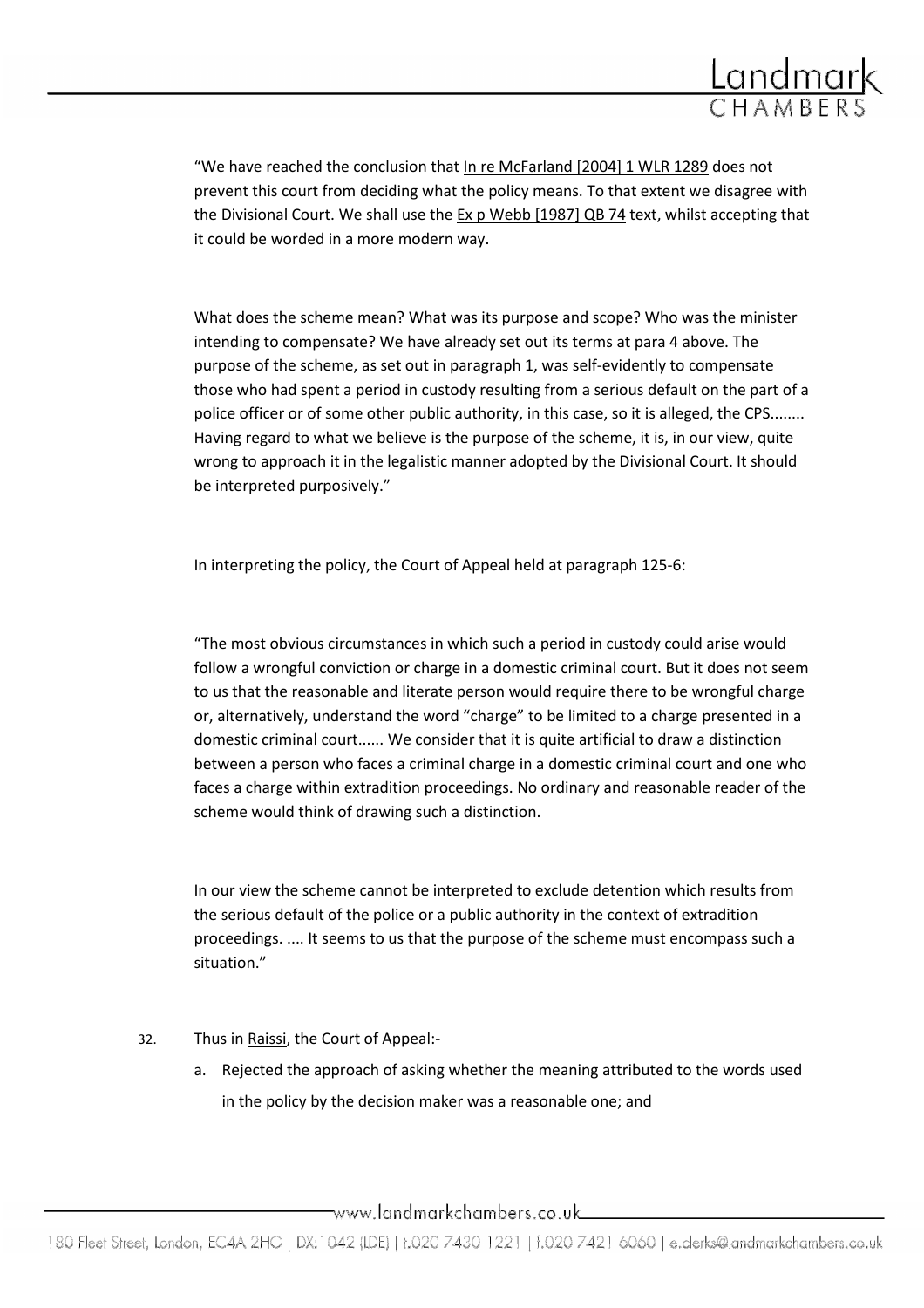

- b. Decided for itself what the meaning of the words in the policy meant and did so by reference to what it considered to be the self-evident purpose of the scheme as understood by the reasonable and literate person.
- 33. In so deciding the Court of Appeal had in mind the approach in planning cases as reflected in ex p Woods but commented that such an approach was not unanimous even in planning cases and declined to follow it.
- 34. It is also clear that the Court of Appeal regarded the 2 possible approaches about which it was making a choice as very different approaches. At paragraph 110 the Court of Appeal stated that the approach that the decision maker can decide to what his policy applies and what his policy means was "not based on what could be described as a quibble with the "person" test. It is a completely different test".

#### Part 5: The Implications of Raissi in planning cases

- 35. On the face of it, it is now open to argument post Raissi that even in planning cases the court must decide for itself what the policy means based on the reasonable and literate person's understanding and that this reflects a change of approach to the interpretation of planning policy.
- 36. Whilst, it is clear that the Court of Appeal in Raissi had an eye on what the situation was in planning cases, they were not deciding a planning case and did not have cited to them the range of caselaw relevant to policy questions in a planning context.
- 37. The decision of Raissi has so far been a complete non-event in planning cases. At the time of writing, there is no planning decision in which the Courts have considered the approach to policy as set out in Raissi. There are examples in planning cases of courts continuing to apply the ex parte Woods approach – see for example the decision of the Court of Appeal in South Cambridgeshire DC v Secretary of State for Communities and Local Government [2008] EWCA Civ 1010 (judgment dated 5 September 2008) at

\_www.landmarkchambers.co.uk\_\_\_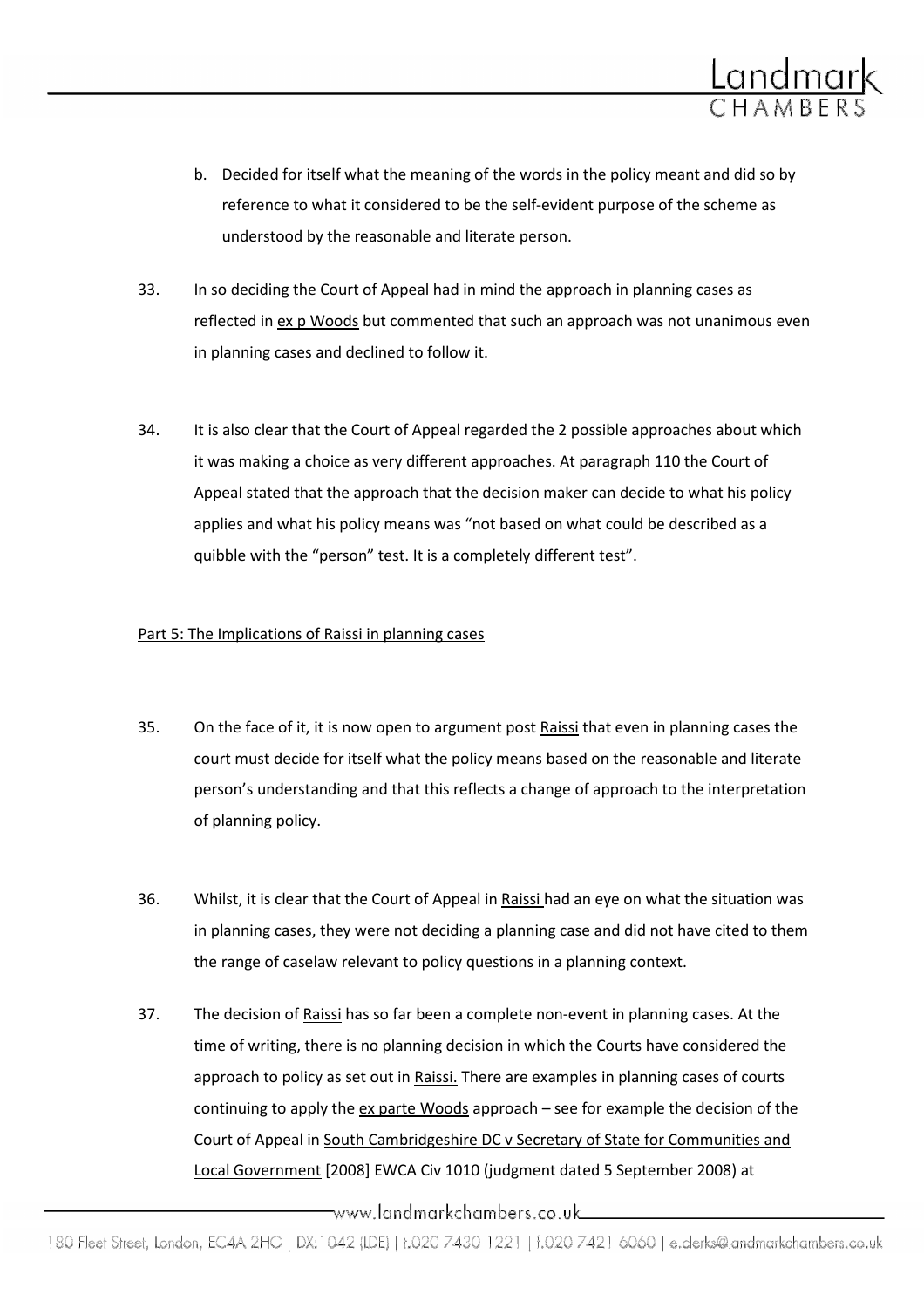

paragraph 15 (citing and applying ex parte Woods as reflecting the correct approach to the interpretation of planning policies).

## Part 6: Should Raissi be followed in planning cases?

 $\overline{a}$ 

- 38. The approach of searching for the self evident purpose of a policy scheme underpinned the approach of the Court of Appeal in Raissi. In planning cases, it will often be less clear whether such a singular purpose exists<sup>1</sup>. Planning policies are typically formulated so as to provide broad principles intended to function as guidance as to how to balance competing considerations.
- 39. Thus, the Court of Appeal's observation in Raissi that the 2 different approaches were completely different is unlikely to be the case in many planning cases where the wording of the policy does not lend itself to precise definition.
- 40. There are important differences between Raissi and the typical planning case both in terms of the language used in the policy and the context in which the policy falls to be determined. It is interesting to return to ex p Woods to note that the Court of Appeal had that contrast well in mind in formulating the approach to planning policies. The Court noted:

"An example of the way in which in a particular context a court may as a matter of law restrict the range of possible meanings that a word is capable of bearing is to be found in the recent judgment of Lord Woolf M.R. in R. v. Radio Authority, Ex P. Bull and Wright (Unreported, December 17, 1996) with which I expressly agreed. Section 92(2)(a) of the

As is agreed on all sides, the policy is to stop bogus or over-optimistic applications and to ensure that the relevant agricultural activity is likely to continue. Therefore, in looking at the wording of the policy, it is necessary for the inspector to consider what is the root reason why he is looking at financial viability at all."

\_www.landmarkchambers.co.uk\_\_\_

<sup>&</sup>lt;sup>1</sup> That said, Petter and Harris v Secretary of State for the Environment (2000) 79 P&CR 214 is an example of a case where the Court of Appeal did identify a clear underlying purpose of the planning policy for agricultural dwellings. At p.223 Nourse LJ said: "What is the object of that part of the policy document? Or, as my Lord, Sedley L.J., put it in argument, one has to look at what is the policy. As I have already sought to demonstrate, it is clear, both from the predecessor of PPG 7, that was before the court in 1992, and also from the current document, that the reason why financial viability and the long-term prospects of the farming operation are taken into account is in order to seek to ensure that the residential development that is going to be permitted on the basis of the agricultural activity will indeed remain as a residential development linked to an agricultural activity; that is to say, as indeed paragraph I5(c) of PPG 7 puts it, the agricultural activity concerned has a clear prospect of remaining financially sound and profitable. The simple words of the policy and of the policy document must therefore be interpreted with that overall intention in mind.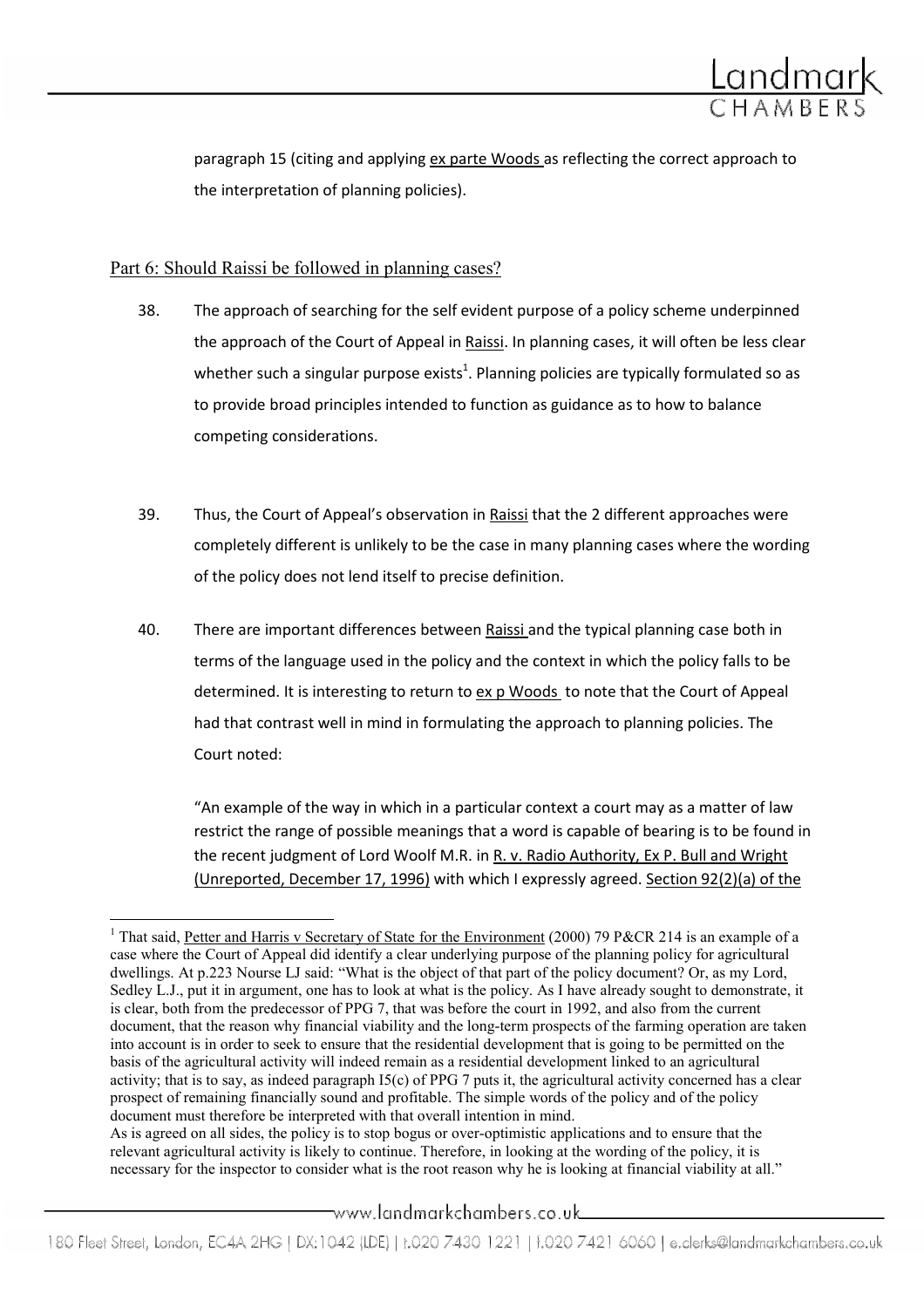

Broadcasting Act 1990 refers to a "body whose objects are wholly or mainly of a political nature" , and Lord Woolf said that he accepted that "51 per cent or 99 per cent and anything between" were candidates for a possible meaning of the word "mainly". However, since the word was found in that context in a provision which constituted a restriction on freedom of communication (a freedom protected alike at common law and by the European Convention of Human Rights ), the ambiguous word "mainly" was to be construed restrictively. By this he meant that it should be construed in a way which limited the application of the restriction to bodies whose objects were substantially or primarily (*i.e.* at least 75 per cent) political.

If in all the circumstances the wording of the relevant policy document is properly capable of more than one meaning, and the planning authority adopts and applies a meaning which it is capable as a matter of law of bearing, then it will not have gone wrong in law".

- 41. The search for the true meaning of a policy seems also to overlook the fact that the Courts have acknowledged even in a statutory context that words used in a particular provision may not lend themselves to precise definition. In R v Monopolies and Mergers Commission ex parte South Yorkshire Transport [1993] 1 WLR 23, the House of Lords considered the legality of a reference to the MMC where the jurisdictional precondition was that the reference area should be a "substantial part of the United Kingdom" under the provisions of s.64 of the Fair Trading Act 1973. The MMC considered that "substantial" connoted "something real or important as distinct from being merely nominal" and held that the South Yorkshire area was therefore a substantial part of the UK.
- 42. The House of Lords held that on their true construction the words "a substantial part of the United Kingdom" in s.64 of the Fair Trade Act 1973 connoted a part of such size, character and importance to make it worthy of consideration for the purposes of the Act.
- 43. The House of Lords approached the construction of the phrase "substantial part of the United Kingdom" in 2 stages (at p.28): first, a general appreciation of what "substantial means" in its present context and second, a consideration of the elements to be taken

\_www.landmarkchambers.co.uk\_\_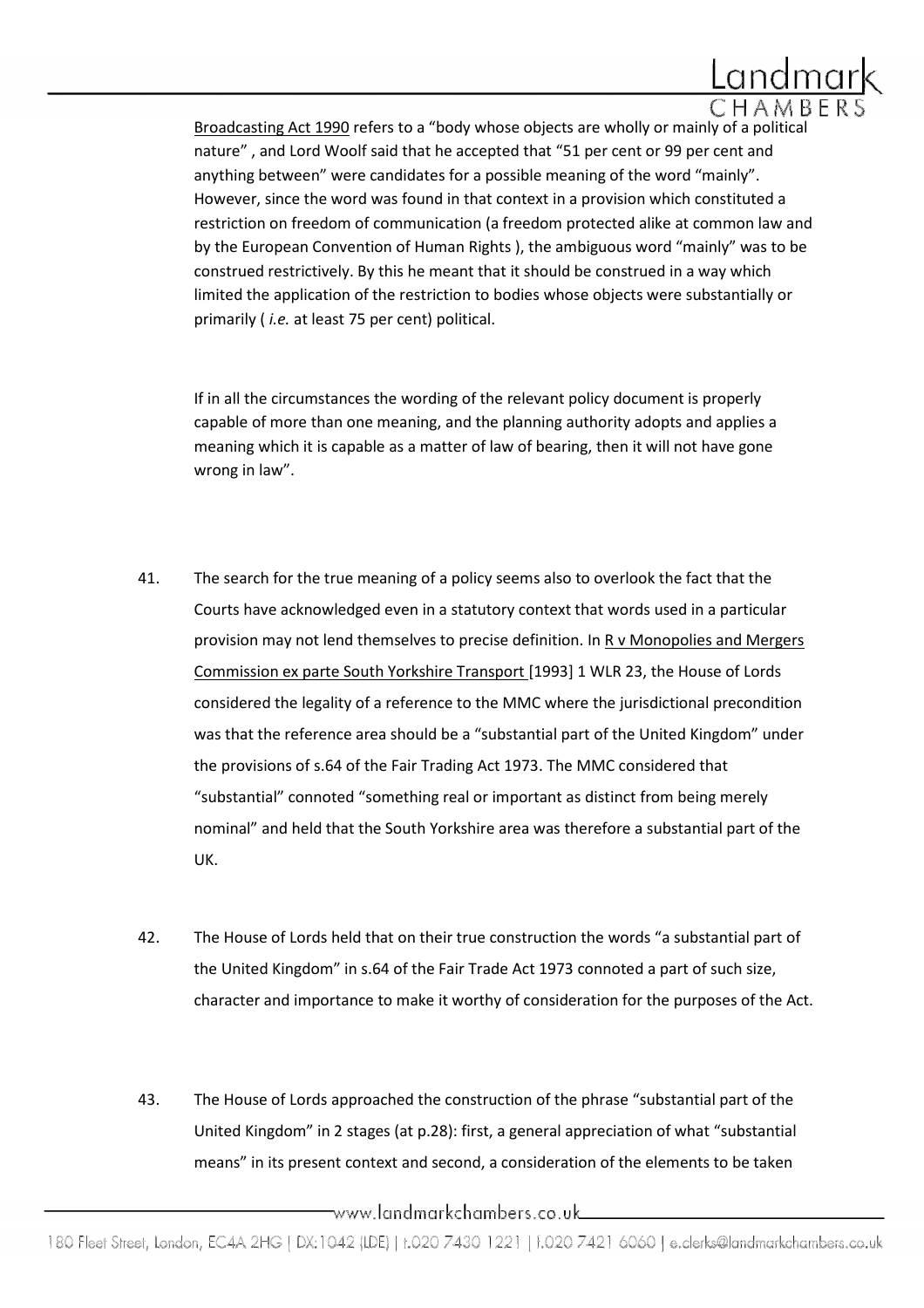

into account when deciding whether the requirements of the word, so understood, are satisfied in the individual case.

- 44. The House of Lords held that as a matter of common language the term "substantial" accommodates a wide range of meanings. "At one extreme, there is "no trifling". At the other there is "nearly complete", as where someone says that he is in substantial agreement with what has just been said".
- 45. The decision of the House of Lords was that (at 32-3):

"Once the criterion for a judgment has been properly understood, the fact that it was formerly part of a range of possible criteria from which it was difficult to choose and on which opinions might legitimately differ becomes a matter of history. The judgment now proceeds unequivocally on the basis of the criterion as ascertained. So far, no room for controversy. But this clear-cut approach cannot be applied to every case, for the criterion so established may itself be so imprecise that different decision-makers, each acting rationally, might reach differing conclusions when applying it to the facts of a given case. In such a case the court is entitled to substitute its own opinion for that of the person to whom the decision has been entrusted only if the decision is so aberrant that it cannot be classed as rational: Edwards v. Bairstow [1956] A.C. 14 . The present is such a case. Even after eliminating inappropriate senses of "substantial" one is still left with a meaning broad enough to call for the exercise of judgment rather than an exact quantitative measurement. Approaching the matter in this light I am quite satisfied that there is no ground for interference by the court, since the conclusion at which the commission arrived was well within the permissible field of judgment. Indeed I would go further, and say that in my opinion it was right."

46. Thus, even in a statutory context<sup>2</sup>, the words used may not be capable of precise definition and an approach which gives latitude to the decision maker to apply the policy

 $\overline{a}$ 

180 Fleet Street, London, EC4A 2HG | DX:1042 (IDE) | t.020 7430 1221 | f.020 7421 6060 | e.clerks@landmarkchambers.co.uk

<sup>&</sup>lt;sup>2</sup> See also R. (on the Application of Goodman) v London Borough of Lewisham [2003] EWCA Civ 140 [2003] Env. L.R. 28 at paragraph 8 for an application of the Monopolies and Mergers Commission case in the planning \_www.landmarkchambers.co.uk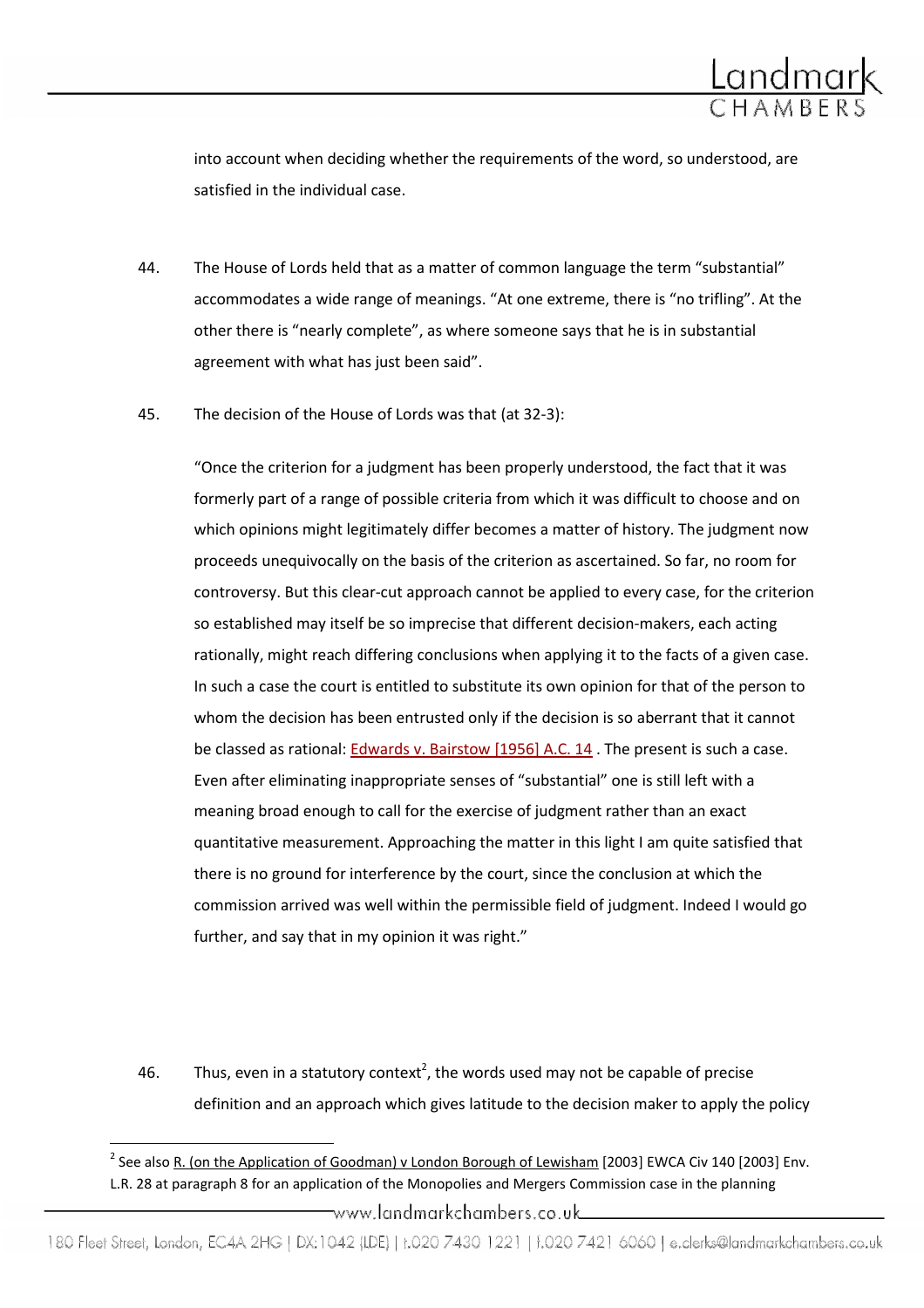

as it sees fit prevails provided that the chosen approach falls within the reasonable range of meanings.

- 47. In Raissi the Court of Appeal did not consider the implications of the Monopolies and Mergers case for the approach to interpreting policies. There must be force in the submission that if there is a range of possible meanings to be attached to a word used in a statutory context, that must also be right where a planning policy is being interpreted.
- 48. The answer probably lies in an appreciation of context. Raissi is a case concerning individual liberty and entitlement to compensation where such liberty is taken away without justification. It is unsurprising in such a context that the court were anxious to construe the scheme in a way which provided for clear and fair rules and were not comfortable with the idea that the Secretary of State could pick and choose from an available menu of possible meanings.
- 49. Thus, the context in which the policy wording applies is critical as well as the language used. In planning, the contents of policies do not naturally lend themselves to precise definition and the green belt cases (discussed below) tend to suggest that attempts to constrain the meaning of words in such a context are unlikely to be successful.
- 50. That said, the ex parte Woods approach is not without constraints. The judgment of Davis J in Cranage (at paragraph 49) suggests some limitations on the open-ended nature of the approach. In particular, if a consistent approach to the meaning of words in a policy is adopted by a decision maker, it may well be unlawful for a different approach to be taken.
- 51. I would suggest therefore that the ex parte Woods approach subject to the limitations expressed by Davis J in Cranage may well provide a more realistic approach in planning cases than the decision of the Court of Appeal in Raissi. It is instructive to test that view

context- determining the meaning of the categories in schedule 2 of the Environmental Impact Assessment Regulations.

l

——www.landmarkchambers.co.uk\_\_\_\_\_\_\_\_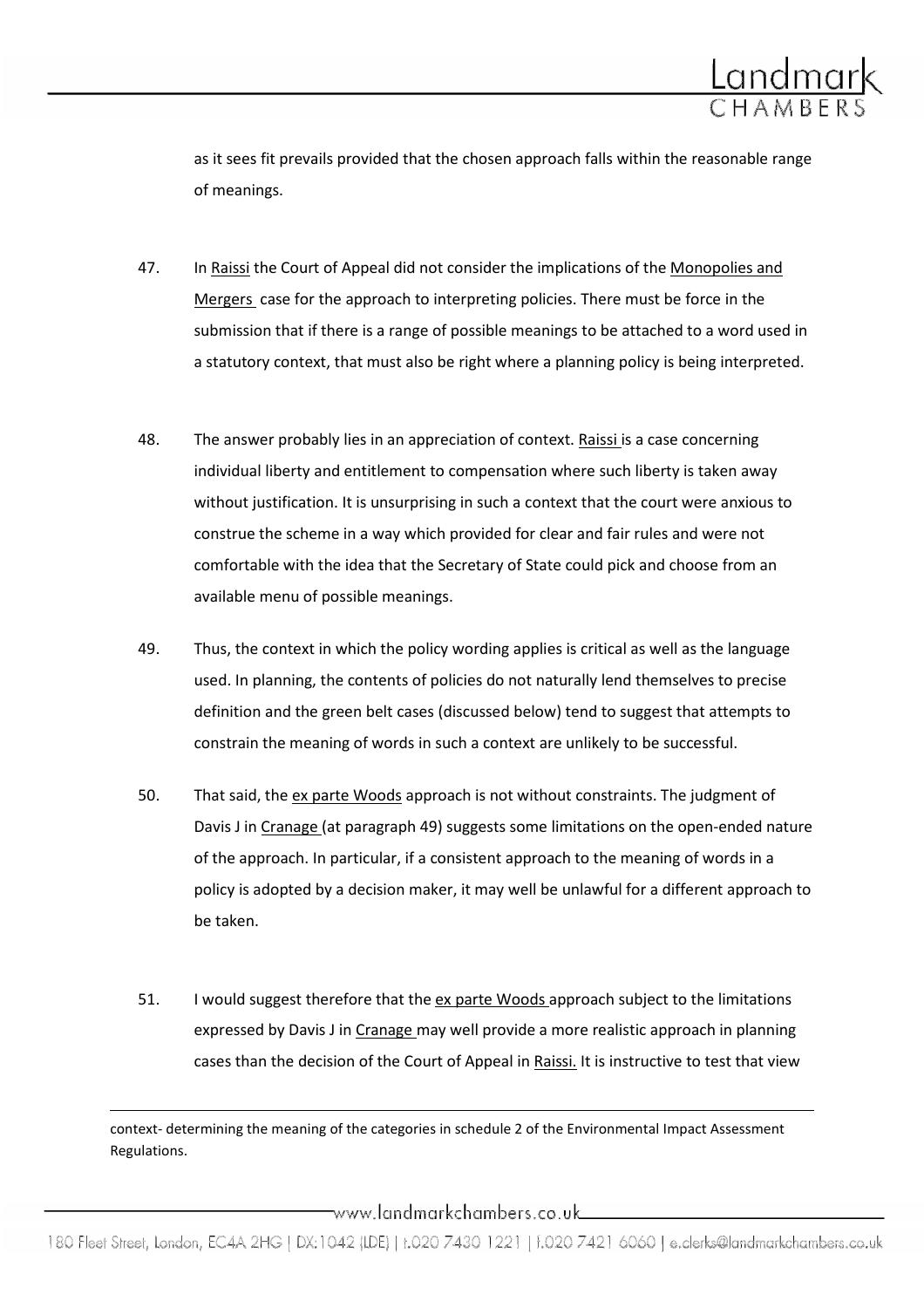

by reference to recent cases in 2 areas in which the caselaw has retreated from attempts to sharpen policy requirements in the planning context.

### Part 7: Recent experience of a retreat from judicial activism in planning cases

52. There may be some clue as to whether Raissi is likely to be followed in planning cases from recent experience in 2 closely related area. First, in construing schemes of delegation in planning decisions, the Courts have retreated from an initial position of interventionalism. Similarly, in green belt cases the Court of Appeal has just retreated from a line of cases at first instance which appeared to impose close scrutiny on the way in which green belt policies were interpreted.

#### (1) Policy interpretation in schemes of delegation

- 53. The question of who interprets policy has arisen in the context of schemes of delegation. The question facing the court in these cases is whether a planning application had properly been determined under delegated powers by a planning officer as opposed to by the planning committee. The resolution of this issue turns on a construction of the relevant scheme of delegation – the terms of which frequently refer to whether or not a proposal is in compliance with policy. This begs the question whether the issue of compliance with the policy is an objective question for the court to decide for itself or a matter for the decision maker subject to review by the court on limited grounds.
- 54. In R(Carlton Conway) v London Borough of Harrow [2002] 3 PLR 77 there were a number of defects in the delegated officer's decision under challenge not least the absence of any evidence at all as to the basis for the decision. The Court of Appeal quashed the decision to grant planning permission. The potential importance of the case for present purposes is the suggested approach to construing schemes of delegation which referred to compliance with planning policies.
- 55. The scheme of delegation under consideration in Carlton Conway provided as follows: "where approval of development is recommended and a written objection or objections

 $\overline{\phantom{a}}$ www.landmarkchambers.co.uk $\overline{\phantom{a}}$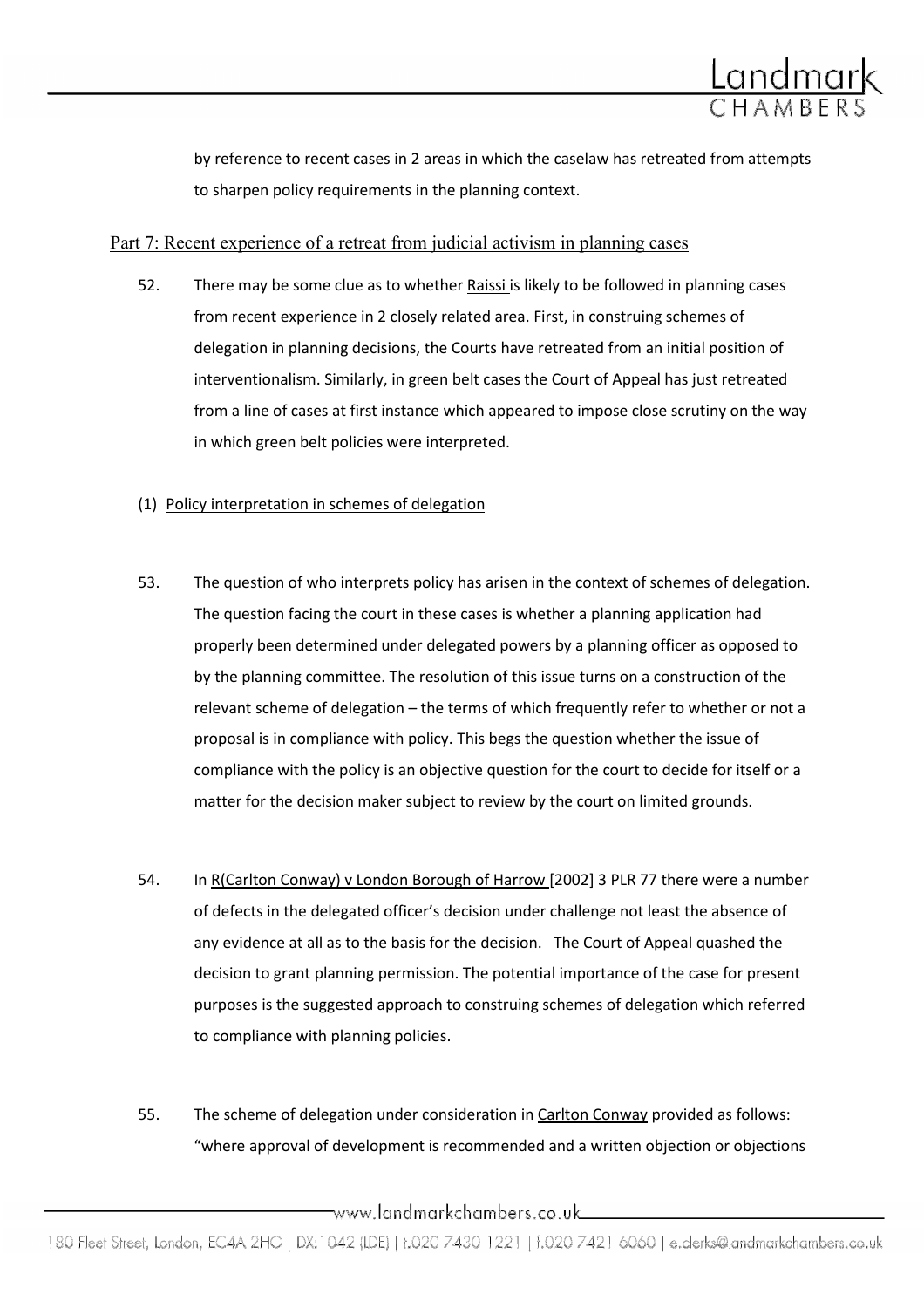

have been received, except where the proposals do not conflict with agreed policies, standards and guidelines".

- 56. The Court of Appeal's judgment (given by Pill LJ) was as follows:
	- a. The scheme of delegation is "to be construed against a background that it is plainly the policy of the relevant statutory material and circulars that there should be public participation in planning decisions, including participation by those who are affected by them." (paragraph 21)
	- b. "Judgments as to whether a proposal conflicts with policies will often be difficult and making them should not be treated by a planning officer who has delegated powers as merely routine"(paragraph 22)
	- c. "The complexities present [in Carlton Conway] were such that the planning officer could not reasonably act upon the exception in [relevant part of the scheme of delegation]" (paragraph 24)
	- d. "Public policy requires, …… that the planning officer should be circumspect in exercising powers delegated in the terms they were in this case. When there are real issues as to the meaning of planning policies and as to their application to the facts of the case , reference to the appropriate committee is required" (paragraph 25).
- 57. It is easy to see why the Court of Appeal reached the conclusion which they did on the facts of Carlton Conway where the decision making process at issue was a complete mess. However, the approach articulated by Pill LJ appeared to direct courts to decide how controversial a proposal was in terms of its compliance with policy. The difficulty which this appeared to create was to require the courts to carry out the role of assessing the extent of compliance with planning policy which is a task which in the series of cases

\_www.landmarkchambers.co.uk\_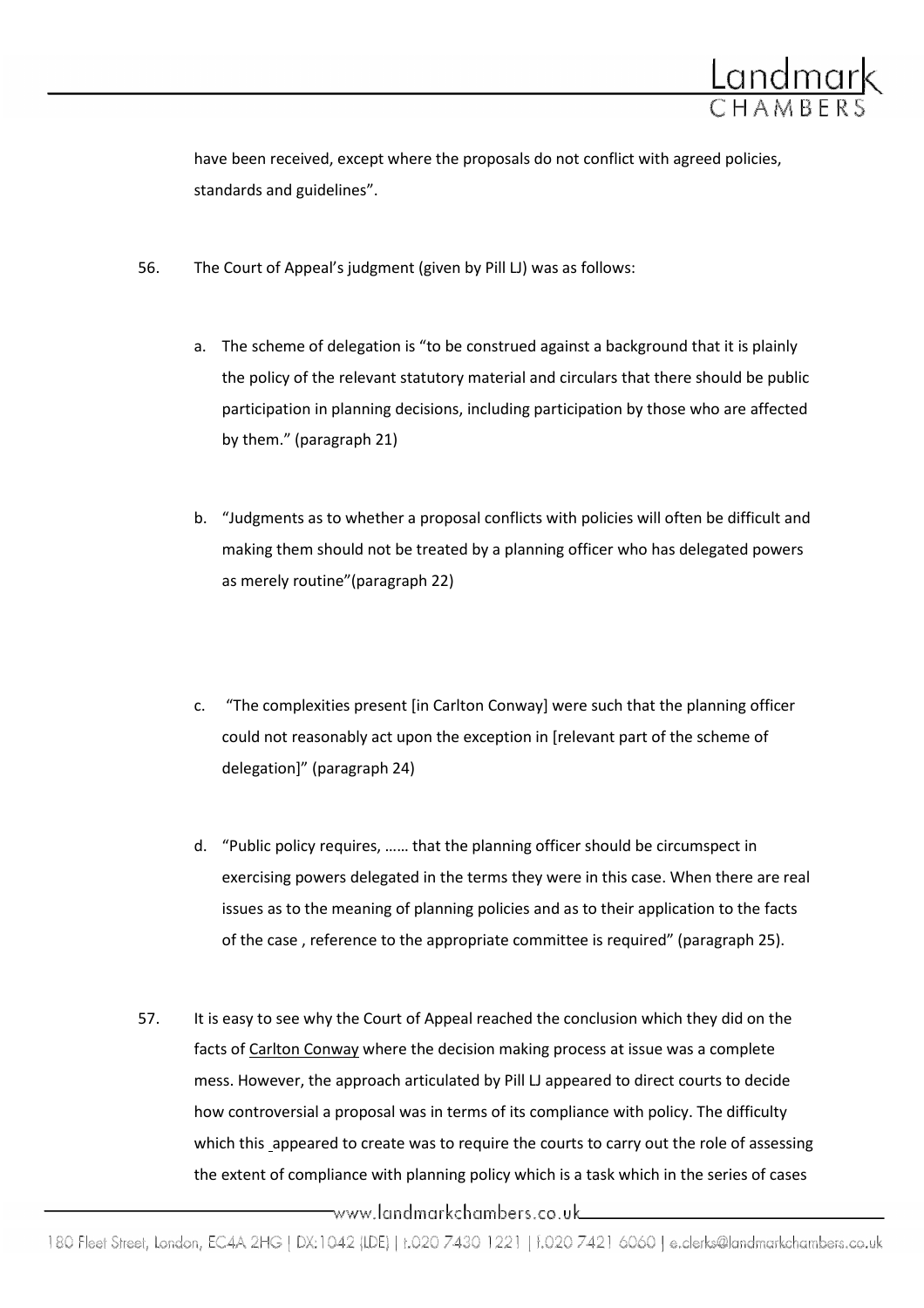

such as Northavon, ex parte Woods and Virgin Cinema they had indicated they did not have the ability to do.

- 58. This issue and the potential difficulties raised by Pill LJ's judgment in Carlton Conway came before the Court of Appeal in R (Springhall) v London Borough of Richmond upon Thames [2006] EWCA Civ 19 [2006] JPL 970.
- 59. Springhall concerned the legality of a decision made under delegated powers to grant planning permission for a somewhat controversial proposal for the demolition and replacement of a building of townscape merit with the conservation area.
- 60. The relevant part of the scheme of delegation reserved matters for the planning committee "where officers recommend a decision contrary to the submitted written views of interested third parties or consultees, except when ….(c) applications are in accordance with any Supplementary Planning Guidance…."
- 61. The relevant SPG contained a presumption against the demolition of buildings of townscape merit but indicated that should it prove necessary a high standard of design complementing the surrounding area would be required in any replacement building.
- 62. The Council granted planning permission by a decision of an officer under delegated powers. The delegated decision was supported by a delegated officer's report which addressed both the relevant criteria under the scheme of delegation and the question of whether the proposal was in accordance with the supplementary planning guidance.
- 63. The Claimant's case was that the decision should be quashed as being contrary to the approach in Carlton Conway because given the controversial nature of the proposal it should have been referred to the planning committee for decision.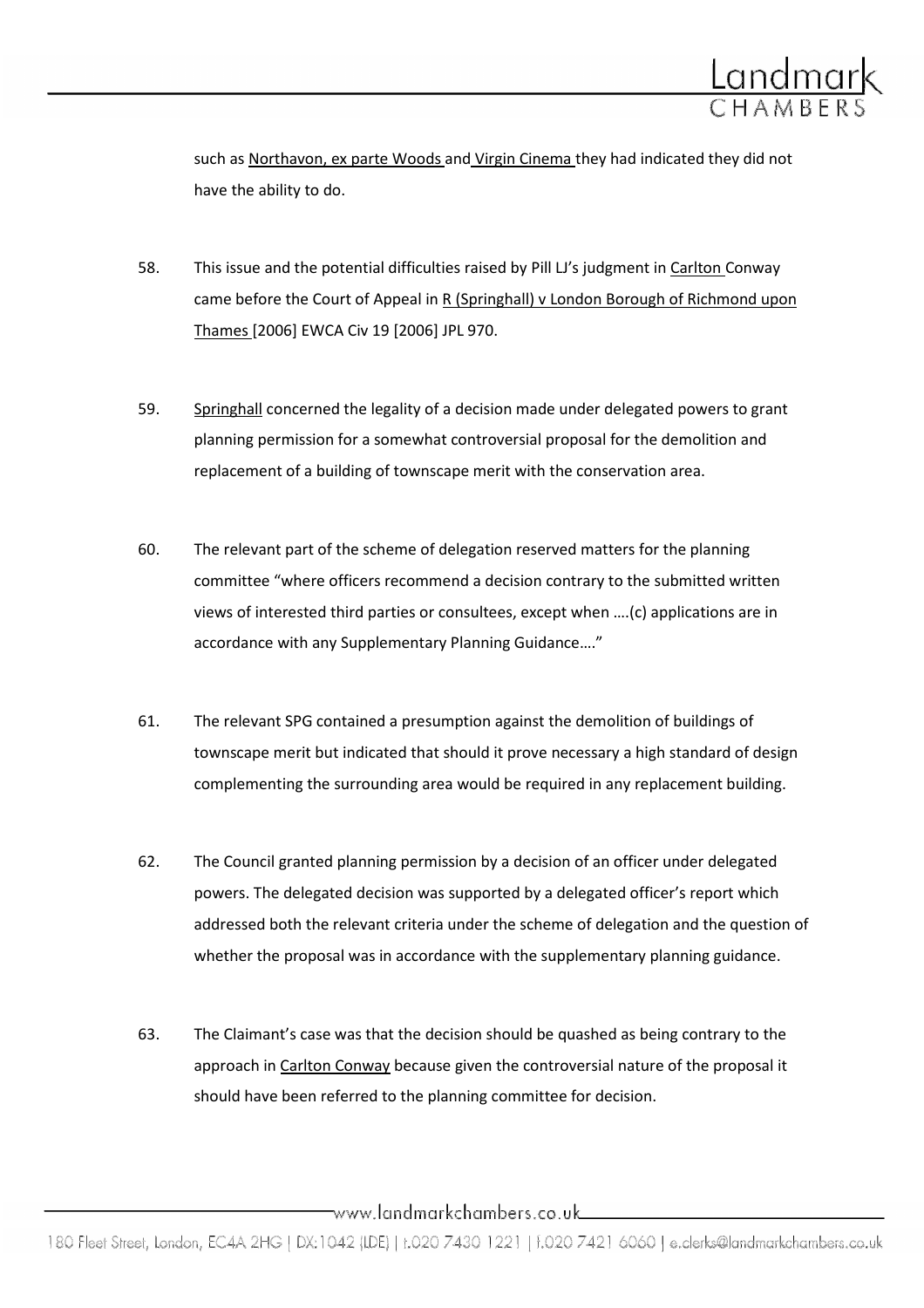

- 64. The Court of Appeal rejected this contention and held that paragraph 25 of Pill LJ's judgment in Carlton Conway should not be read as setting out a general principle that if there is room for debate about whether there is compliance with the relevant planning policy then the matter should not be decided under delegated powers.
- 65. So far as general approach to the interpretation of planning policies is concerned, Auld LJ (giving the judgment of the Court of Appeal) confirmed the application of the principles set out in ex parte Woods and stated at paragraph 7: "In any particular case involving the inter-play of a policy indicated in a development plan and other material considerations, there may be more than one acceptable interpretation in planning terms of a policy indicated in a plan, and more than one "correct" application of it when set against other considerations. A planning decision maker's approach to policy will only be interfered with by the court if it goes beyond the reasonable meanings that can be given to the language used".
- 66. The Court of Appeal held that in the circumstances in Springhall the question of whether or not the demolition of a building of townscape merit was justified was "essentially a matter of planning judgment on the facts of the case" (paragraph 30). Auld LJ stated (at paragraph 29) that the Claimant's attempt to extend Carlton Conway ran into conflict with ex parte Woods and confirmed the general approach that "Unless the decision maker attaches a meaning to the words of a planning policy that they cannot reasonably bear, it is not for a court to substitute its own interpretation of the policy. And the application of such policy to the facts of any particular case is a matter of planning judgment for the decision maker, subject only to considerations of Wednesbury irrationality"
- 67. As such Auld LJ concluded that whilst Pill LJ's concerns (as expressed by him in paragraphs 24 and 25) were valid in the circumstances of Carlton Conway, they should not be taken as a general rule that a planning officer should, as a matter of course, decline to exercise delegated powers unless the relevant policies and facts are clear. Rather of the officer is of the view that he can make sense of the policies and identify the

\_\_www.landmarkchambers.co.uk\_\_\_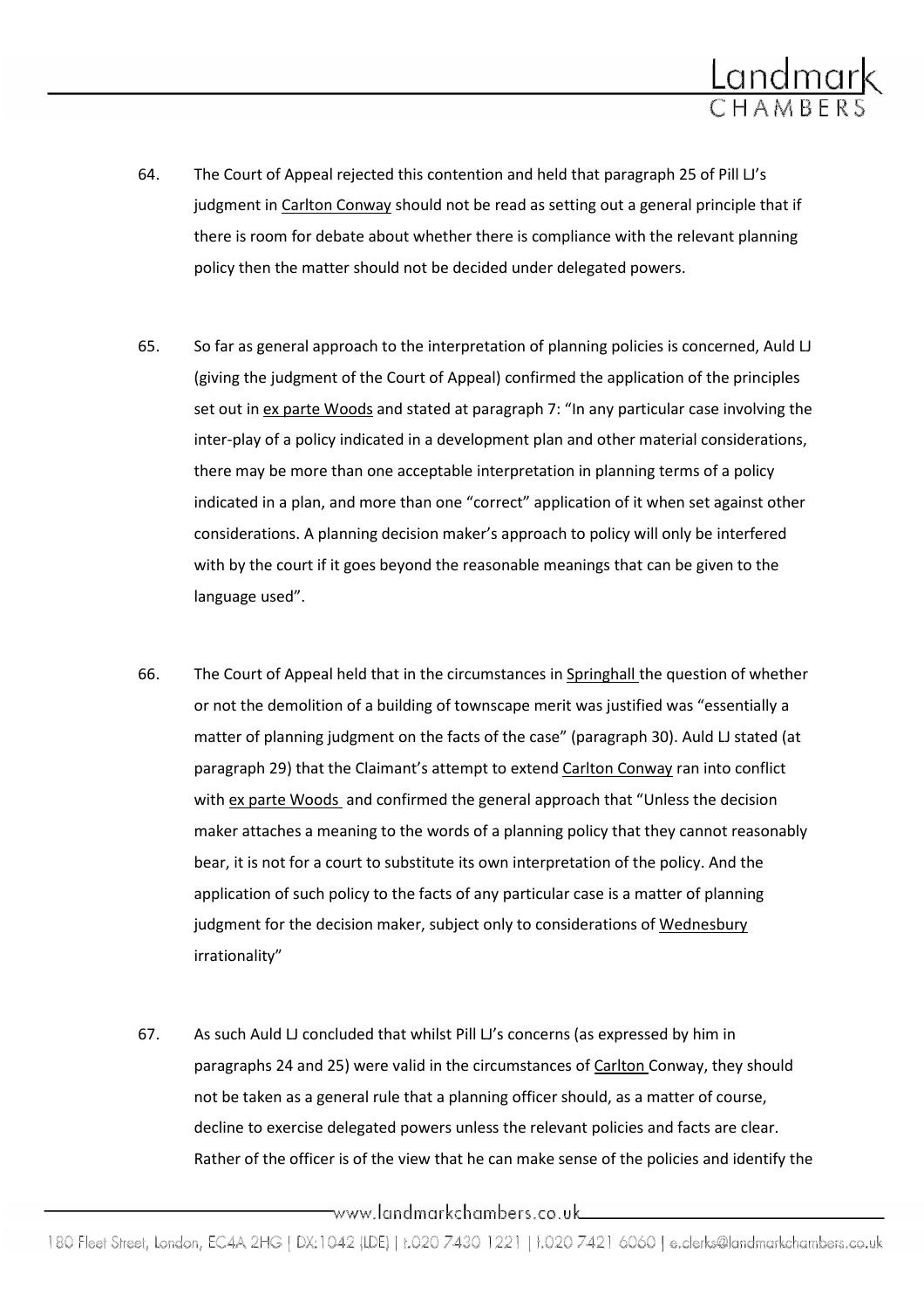

relevant facts so as to enable him to apply the former to the latter, "there is no basis, short of illegality or Wednesbury irrationality why the courts should intrude further on the arrangements local planning authorities made for their decision making" (paragraph 35).

- 68. Thus, in Springhall the Court of Appeal retreated from the path of intervention that the decision in Carlton Conway appeared to open up. A reason for this was recognition that the Court is not well placed to make judgements about the extent of compliance of a proposal with a planning policy.
- (2) Green Belt cases
- 69. One of the most litigated planning policies is the green belt policy contained in PPG 2. Recent cases in that context provide a useful indicator of the way in which the courts have approached the construction of planning policy.
- 70. Paragraph 3.2 of PPG 2 states:

"Very special circumstances to justify inappropriate development will not exist unless the harm by reason of the inappropriateness, and any other harm, is clearly outweighed by other considerations" (bundle at C24).

- 71. The approach to this policy guidance has been the subject of a number of judicial decisions.
- 72. In R (Chelmsford BC) V First Secretary of State [2004] 2 P&CR 34 Sullivan J quashed an Inspector's decision to grant planning permission for the stationing of a mobile homes in the green belt on the grounds that the harm to the green belt was outweighed by very special circumstances. The only very special circumstances identified by the Inspector granting planning permission was the educational needs of four gypsy families occupying the site which were characterised as entirely normal (see judgment at paragraph 65). Sullivan J held at paragraph 70 that the Inspector's approach was unlawful. He stated:

\_www.landmarkchambers.co.uk\_\_\_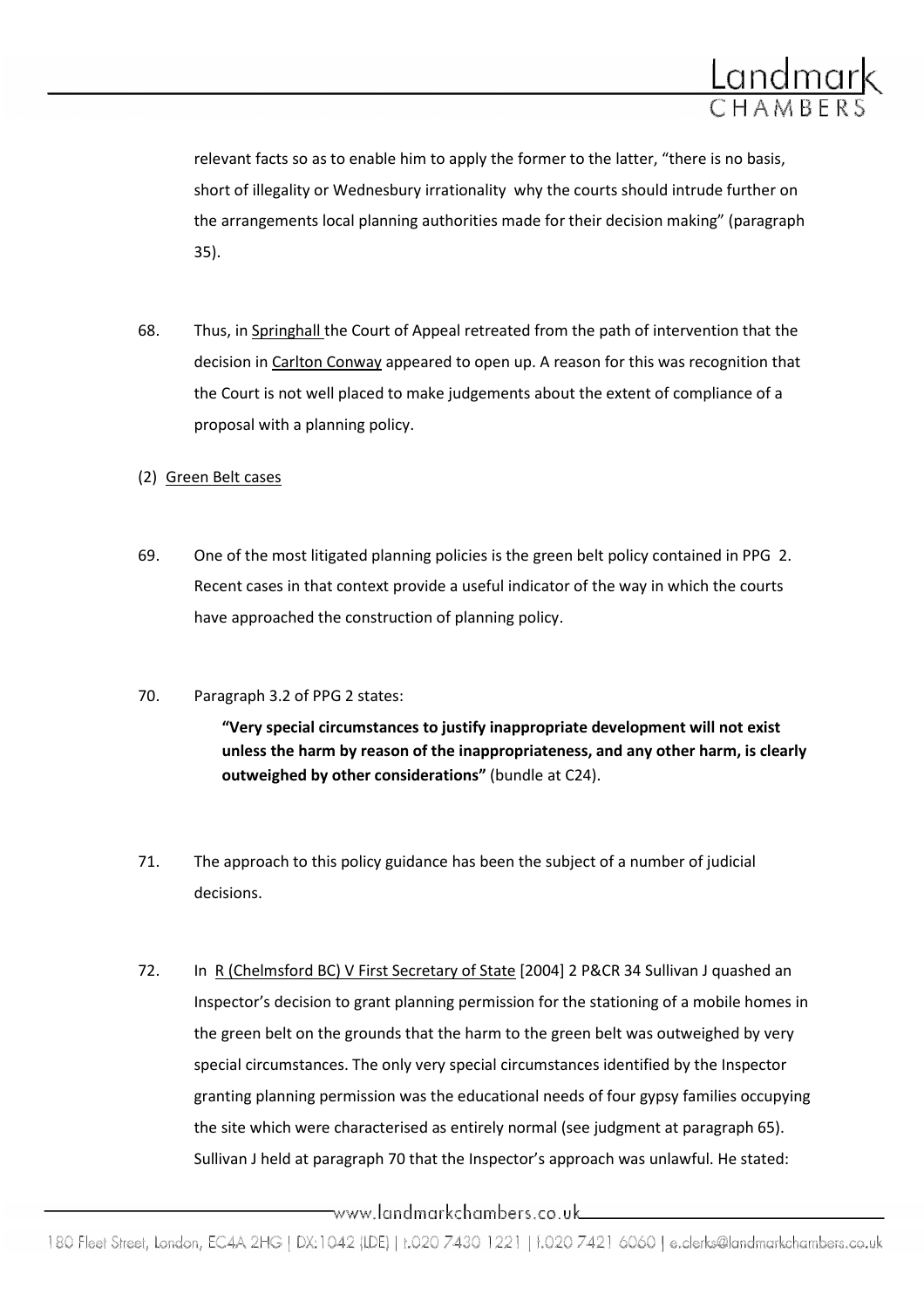

"An approach which in effect defines very special circumstances as any circumstances which in the decision taker's view clearly outweigh the harm to the Green Belt, would potentially drive a coach and horses through Green Belt policy which, as PPG2 explains, has been an essential element of planning policy for some four (now nearly five) decades: see para.1.1 of PPG2".

- 73. Sullivan J's decision in Chelmsford was followed at first instance by Mitting J in Wychavon District Council v Secretary of State for Communities and Local Government. At first instance, Mitting J quashed (with the consent of the Secretary of State) an Inspector's decision to grant temporary planning permission for gypsy sites on the basis of unmet regional and local need and the intention of the local planning authority to address it. Mitting J's reasoning was that such need was common place and thus was not capable of being a very special factor for the purpose of paragraph 3.2 of PPG2.
- 74. On appeal the Court of Appeal reversed Mitting J's decision and reigned back the tendency to define tightly the range of factors which were capable of amounting to very special circumstances for the purposes of paragraph 3.2 of PPG 2.
- 75. Carnwath LJ (giving the judgment of the Court) held:-

At paragraph 21 that the judge was wrong to treat the words very special as the converse of common place:

"I say at once that in my view the judge was wrong, with respect, to treat the words "very special" in the paragraph 3.2 of the guidance as simply the converse of "commonplace". Rarity may of course contribute to the "special" quality of a particular factor, but it is not essential, as a matter of ordinary language or policy. The word "special" in the guidance connotes not a quantitative test, but a qualitative judgment as to the weight to be given to the particular factor for planning purposes."

At paragraph 23 Carnwath LJ noted that the policy guidance did not seek limit the range of circumstances in which the public interest in the green belt could be outweighed.

He observed:

"As it is, the guidance neither excludes nor restricts the consideration of any potentially relevant factors (including personal circumstances). The PPG limits

\_www.landmarkchambers.co.uk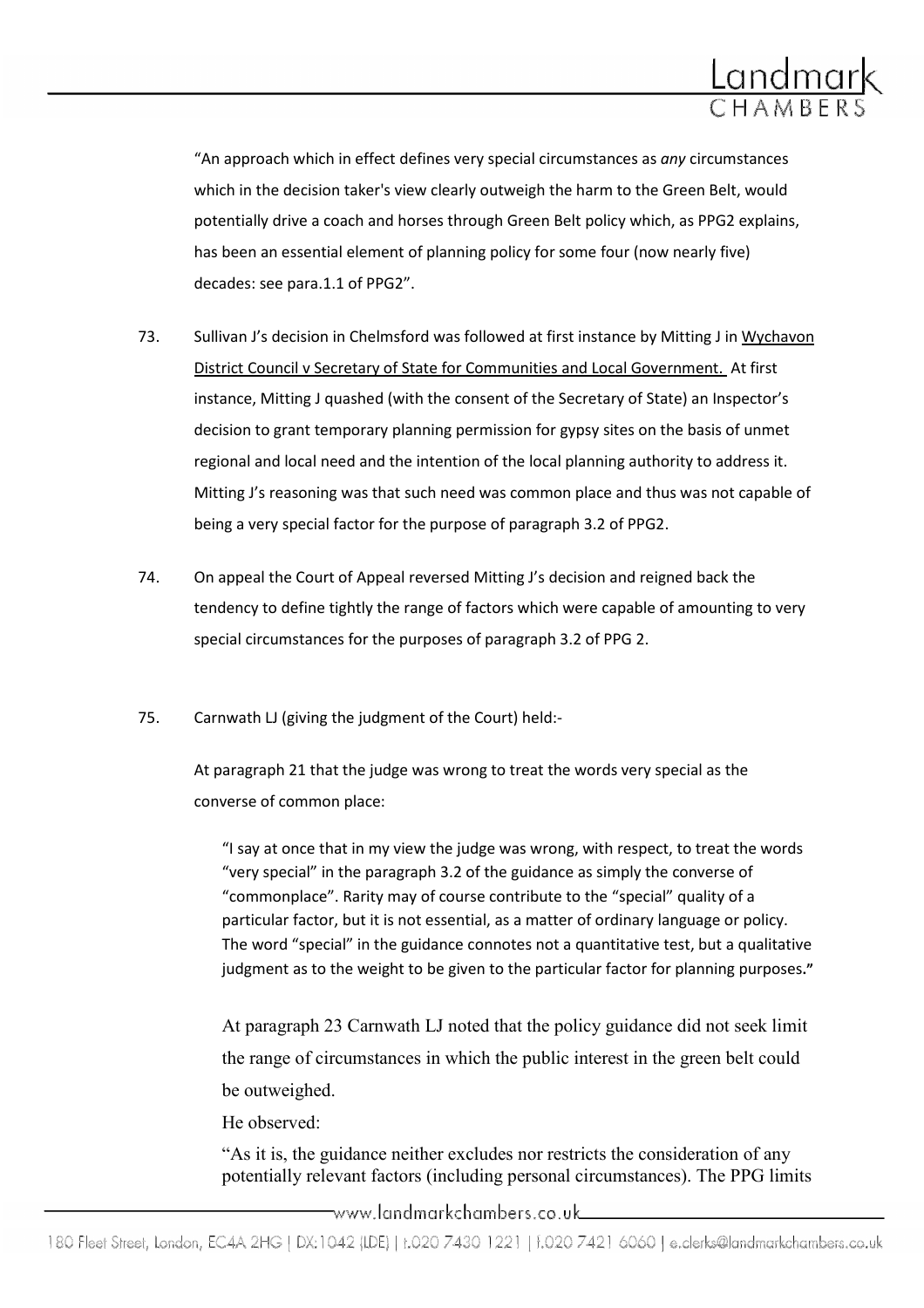

itself to indicating that the balance of such factors must be such as "clearly" to outweigh Green Belt considerations. It is thus left to each inspector to make his own judgement as to how to strike that balance in a particular case."

He then observed in paragraph 24:

"At the particular level there has to be a judgement how if at all the balance is affected by factors in the individual case: for example, on the one hand, public or private need, or personal circumstances, such as compelling health or education requirements; on the other, particular factors increasing or diminishing the environmental impact of the proposals in the locality, or (as in this case) limiting its effect in time. This judgement must necessarily be one to be made by the planning inspector, on the basis of the evidence before him and his view of the site."

At paragraph 26:

"I prefer the formulation used by Sullivan J himself in a judgment the previous year on somewhat similar facts, Doncaster MBC v SSETR [2002] JPL 1509 para 70, where (also in the context of 3.2 of PPG2 ) he said:

"Given that inappropriate development is by definition harmful, the proper approach was whether the harm by reason of inappropriateness and the further harm, albeit limited, caused to the openness and purpose of the Green Belt was clearly outweighed by the benefit to the appellant's family and particularly to the children so as to amount to very special circumstances justifying an exception to Green Belt policy" (original emphases).

This passage, rightly in my view, treats the two questions as linked, but starts from the premise that inappropriate development is "by definition harmful" to the purposes of the Green Belt."

76. Thus the Court of Appeal in Wychavon rejected the attempts made by first instance judges to limit the range of circumstances which were capable of being taken into account as very special circumstances in the green belt. Rather, the Court of Appeal viewed the policy as widely drawn and emphasised that the approach to applying that policy was a matter for the individual decision maker.

### Part 9: Overall Conclusions

### 77. I would therefore suggest that:-